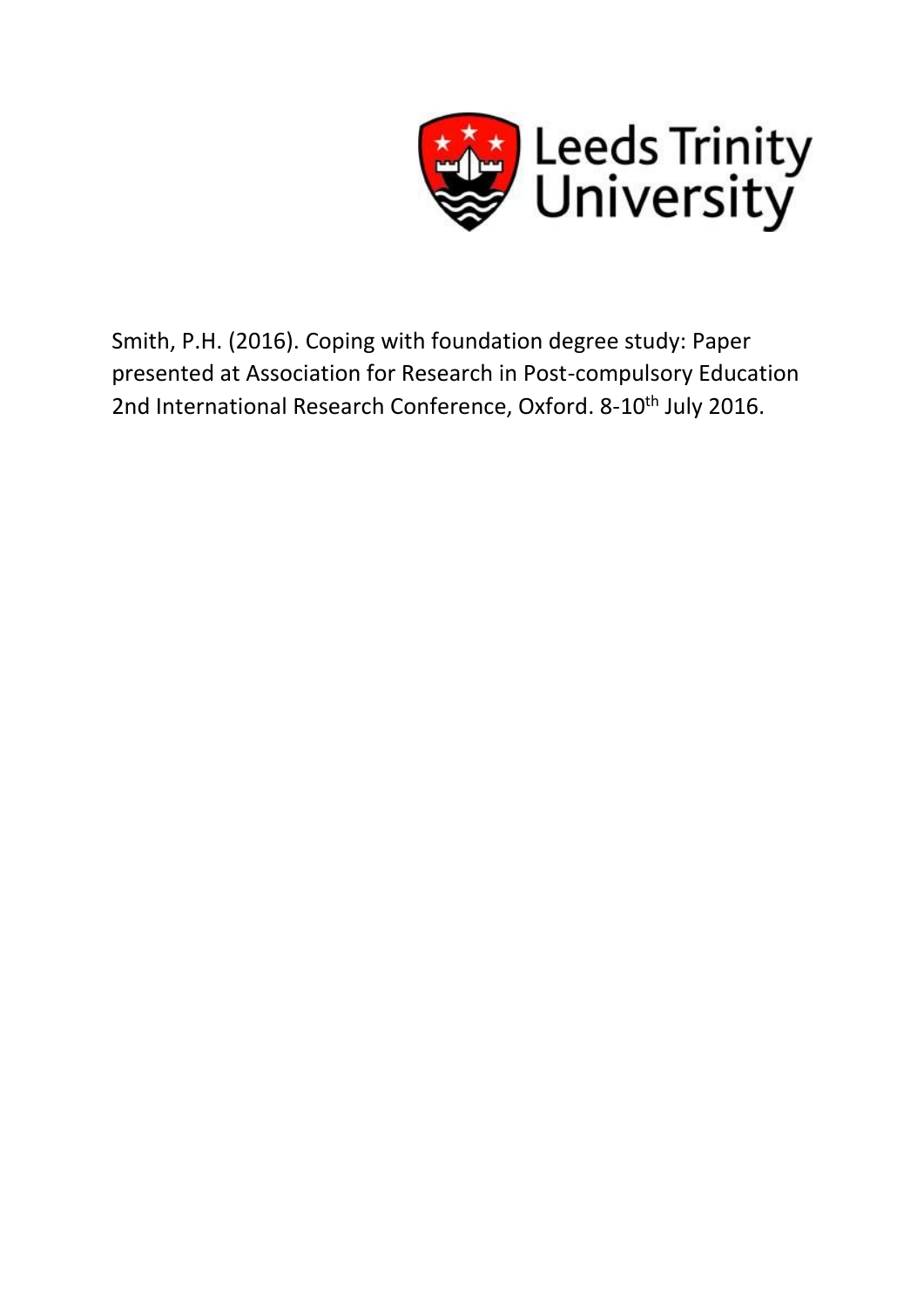# **Paper 3.3 - Coping with foundation degree study: Teaching assistants' management of studentship, motherhood and inequality**

Paul H Smith

*Department of Education and Theology, York St John University, York, England*

Department of Education & Theology, York St John University, York, England, YO31 7EX

p.smith1@yorksj.ac.uk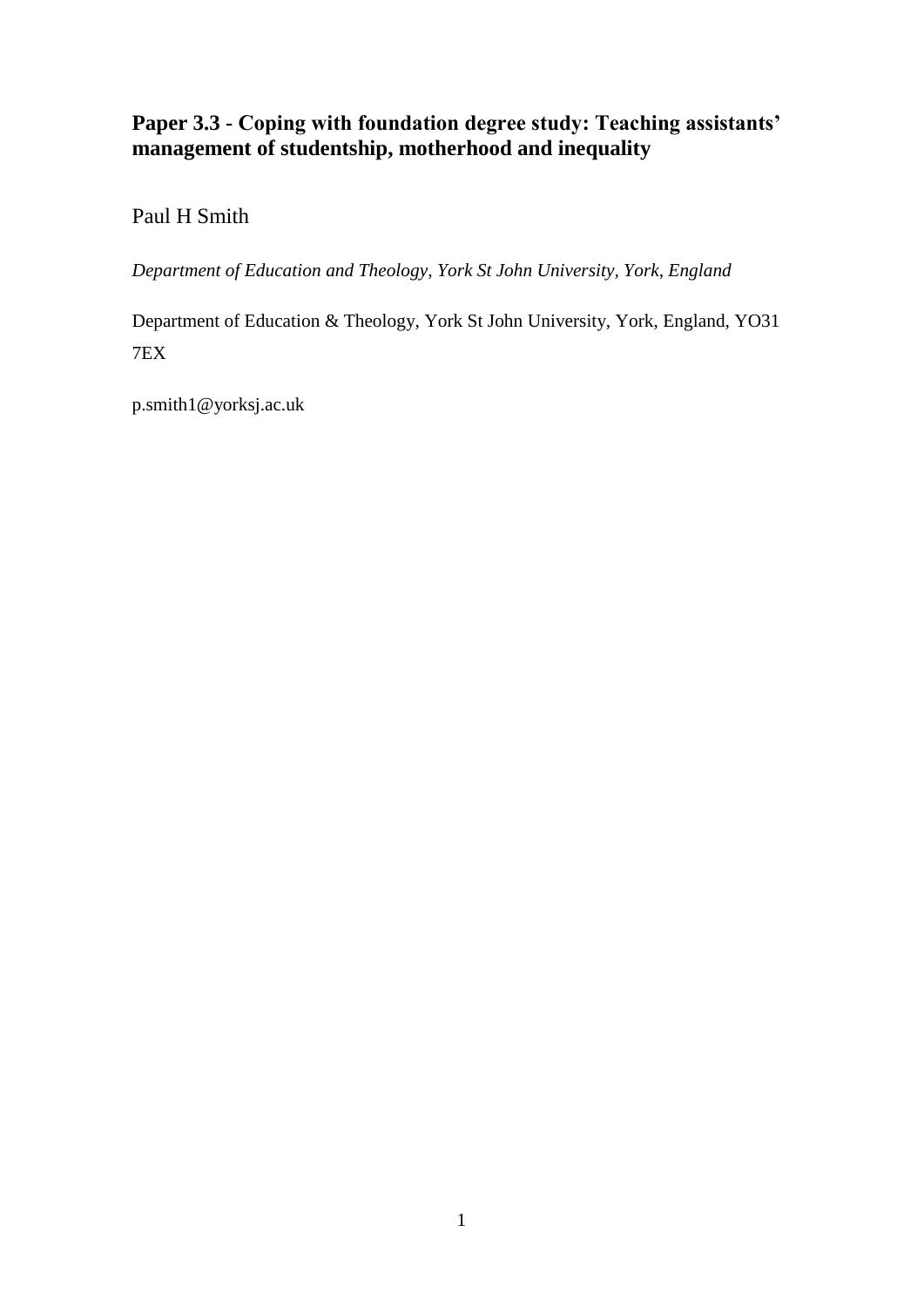## **Coping with foundation degree study: Teaching assistants' management of studentship, motherhood and inequality**

This paper discusses a piece of qualitative research that examined the narratives that a group of learners articulated when they discussed their experiences of studying on a relatively low status, vocationally-related higher education programme. These students were school-based teaching assistants who were undertaking Foundation degree study at a post-1992 English university. Data collection was primarily undertaken via semi-structured interviewing with first and second year foundation degree students. Eight group interviews were carried out with 44 participants. These were followed up with 12 individual interviews. Participant observations and documentary analysis of course-related documents were also drawn upon as contextualising sources of information. The accounts that were provided by students who undertook study alongside mothering are focused upon within this paper. These learners were routinely found to be involved in a triple shift of identity work (Snow and Anderson 1987). This stemmed from their positioning in the home, higher education and their workplaces. It is suggested that Goffman's (1963) concepts of identity management, disidentifiers and stigma can be usefully employed alongside Bourdieu's (1977, 1984, 1997) habitus and field to make sense of the accounts that are documented.

Keywords: student-mothers, Foundation degree, Bourdieu, Goffman, habitus, stigma, teaching assistants, identity work

#### **Introduction**

The challenges that mothers encounter when they engage with higher education has been documented by a number of researchers in a range of international contexts (Books 2012, 2014, 2015; Merrill 2015; Moreau and Kerner 2012; Lynch 2008; Stone and O'Shea 2013). This valuable and insightful body of research has primarily focused upon learners' interpretations of balancing mothering with the demands of studying on traditional academic degrees. However, there is far less research on student-mothers' experiences of and reactions to vocationally-related higher education. Scholarship in this area is particularly important as such provision is expanding globally and studentmothers are increasingly accessing vocational 'zones' within a variety of higher education systems (Parry 2015).

Foundation degree education is one significant vocationalised space within UK higher education that such learners have been found to be entering in increasing numbers (Barkham 2008, Dunne et al. 2008a, 2008b). This paper draws upon the insights of Goffman (1959, 1963) and Bourdieu (1977, 1984, 1990, 1992) to primarily explore the accounts of a group of Foundation degree students who were also mothers.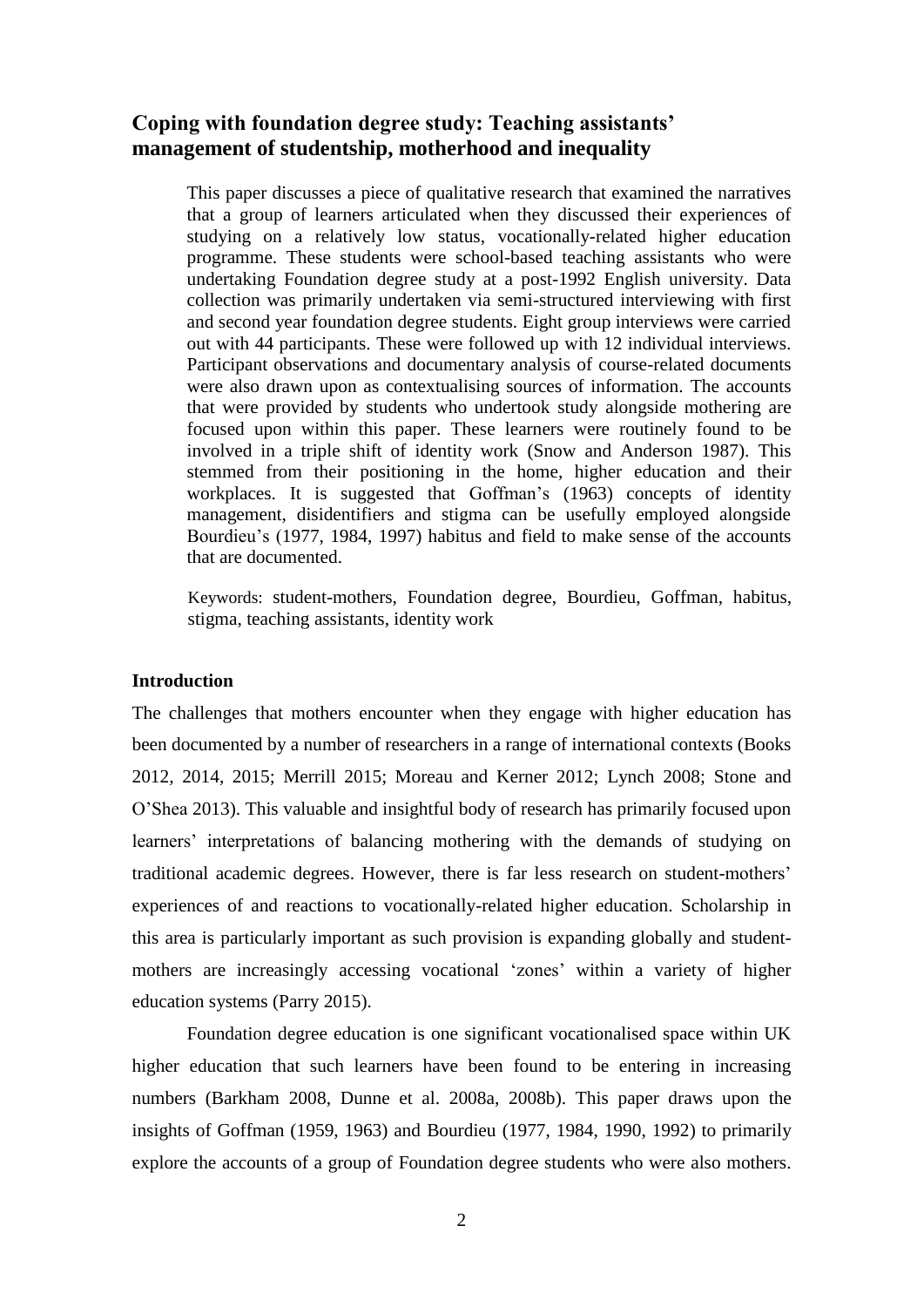Those sampled were studying for a Foundation degree which was primarily designed to upskill school-based teaching assistants. Significantly, Morris (2010) has outlined how commitments to and the pressures of motherhood are central to why large numbers of women become teaching assistants and latterly enter Foundation degrees that are specifically aimed at such workers.

This paper begins by exploring literature that has examined the nature and development of Foundation degrees. Wider international trends and discourses related to the vocationalisation (Lamoure and Rontopoulou 1992) of higher education are examined to contextualise this discussion. Research that has explicitly explored teaching assistants' experiences of Foundation degrees is then critically reviewed. The second part of the paper proceeds to provide discuss learner accounts of their experiences of being a student-mother who has participated in Foundation degree study.

### **The vocationalisation of higher education and the emergence of Foundation degrees**

In recent decades, higher education policy discourses in a number of countries have linked economic decline to higher education's failure to adequately promote vocational education and training (VET) (Fleckenstein and Lee 2016). One outcome of this discourse has been a global expansion of vocationalised provision. Countries such as Australia (Graf 2013), Germany (Jacob and Solga 2015), India (Gandhi 2013), Portugal (Hasanefendic, Heitor and Horta 2016), the UK (Parry 2015) and the USA (Graf 2015) have all experienced significant expansion of vocationally-related higher education. However, the desirability of such expansion has been the subject of considerable academic debate and critique.

Some of those who have supported an extension of vocationally-related higher education have been accused of promoting a destructive instrumentalist discourse, where education becomes commodified and is solely defined as a measurable investment (Stich 2012). Critics in the United States have long expressed their concern about vocationalisation, especially in relation to declining academic standards and intellectual simplification (Weinstock 1968). Elsewhere, it has also been alleged that many vocational degrees lack depth and are a threat to 'the traditional liberal arts model' of higher education (Stich 2012). It has also been alleged that the exponents of vocationalised higher education offer a narrow and outdated notion of employability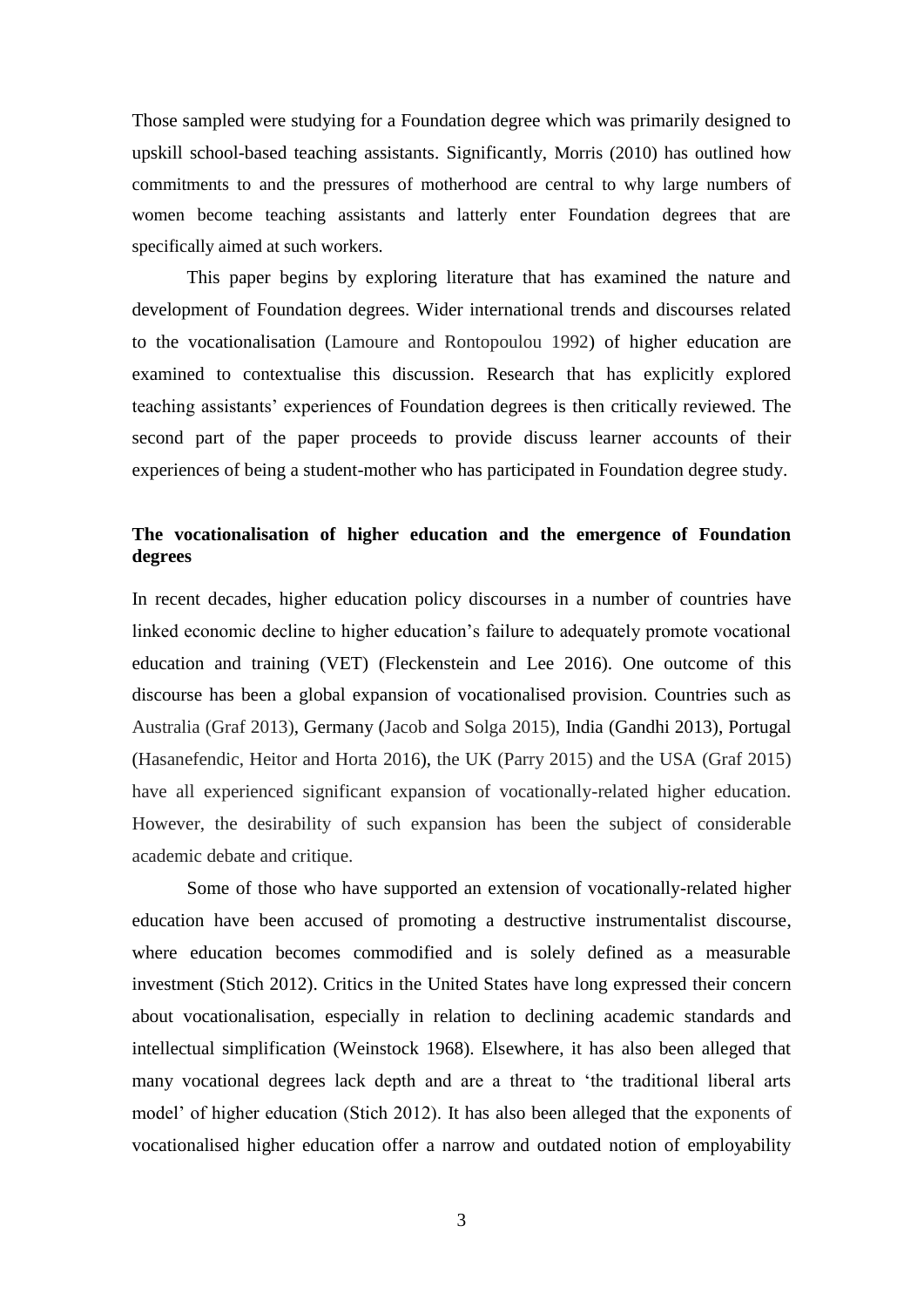which underestimates the demise of lifetime careers and the subsequent need for workers to consequently develop transferable skills (Gibbs 2000).

Despite these concerns, there has been a substantial global expansion of vocationally-related higher education programmes. In the UK, a rapid increase in the number of Foundation degrees has played a significant part in this growth. These qualifications are vocationally-related sub-degrees which were launched in 2001 by the New Labour Government of the time. Foundation degrees require learners to study 240 degree credits. Half of these credits must be studied at level one and half at level two. They are therefore officially classified as the equivalent to the first two years of Bachelor's degree. Foundation degrees often focus upon occupations that are predominantly populated by non-graduate para-professional workers and offer a vocational route into higher education. Work-based and academic learning are promoted as being equally important facets of the Foundation degree experience (Doyle 2003). These qualifications are required to offer a progression route to a 'top-up' year where students can achieve a 120 credits at level six in the UK qualifications framework. Students who successfully achieve these credits are awarded a full honours level degree.

Foundation degrees can be studied on either full or a part-time basis. At their launch, they were partially justified within a neo-liberal discourse which connected economic failure, workers' inadequacies and the need for more vocational education. Alongside such rhetoric, the social democratic discourses were drawn upon, notably around higher education's capacity to promote social mobility when it is accessed by disadvantaged groups. Here Foundation degrees were promoted as vehicles of social change that would increase the life chances of the socially disadvantaged (Lammy 2009; Parry 2006). This intertwining of neo-liberal and social democratic discourses might be viewed as reflecting New Labour's desire to achieve electoral success by advancing a set of diverse messages in order to reach different parts of the UK electorate.

Foundation degree numbers have grown significantly over the last decade from 19,585 in 2004-05 to 35,700 in 2012-13 (Hansard 2014). In 2012-13, 3% of higher education qualifications in England were awarded at Foundation degree level (HESA 2014). Between 2006-07 and 2008-09, half of all full-time Foundation degree learners were over 20 years of age at the start of their courses. For part-time students in the same period, the figure was 90% (HEFCE 2010).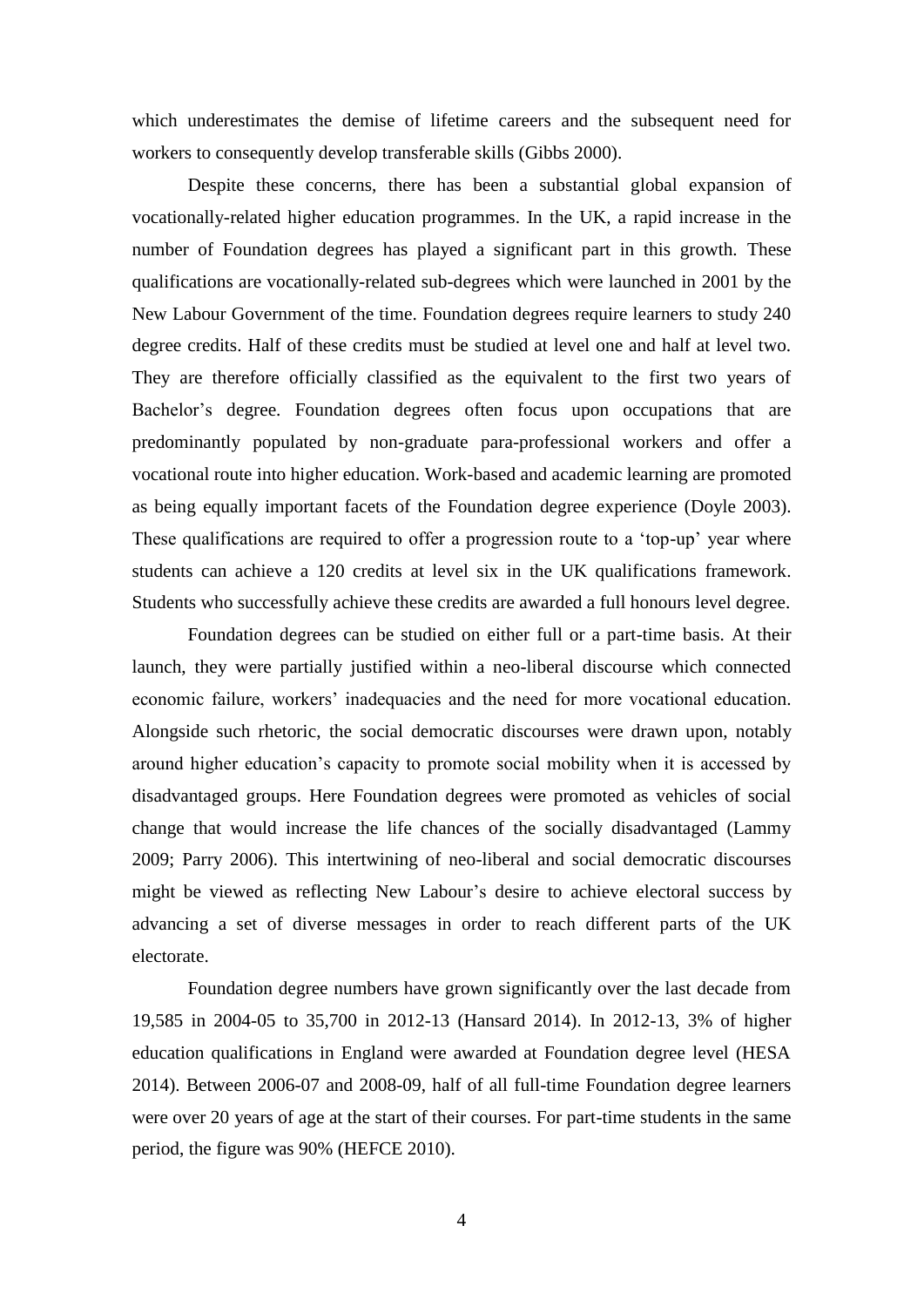Research has also revealed a highly gendered pattern of subject choice at Foundation degree level (Nelson 2006). The subject area of 'Education' has consistently had the highest level of female enrolments and the fewest male participants. Only 3% of students on these courses were male in 2010 (HEFCE 2010). This highly gendered pattern of participation needs to be assessed in a context where just over half of fulltime students and around two thirds of part-time Foundation degree students are female (HESA 2014). Foundation degrees have also been found to recruit well amongst mature learners from low participation neighbourhoods, where high levels of social disadvantage exist (Fenge 2011; HEFCE 2010; Robinson 2012). Many of part-time learners are mothers who face multiple social disadvantages. Foundation degrees have been likened to the associate degrees that some community colleges in the USA offer (Wilson, Blewitt and Moody 2005). Both these qualifications have identified as meeting the needs of comparable groups of excluded learners (Robinson 2012). In the light of this context, the relative lack of explicit research into student-mothers' engagement with these programmes is a particular concern.

Reflecting some of the criticisms that have been made more generally of vocationalised higher education, Foundation degree's critics have expressed strong reservations about their development and expansion. For instance, the notion that such degrees will lead to enhanced social mobility has been challenged (Gibbs 2000; Doyle 2003). Indeed, it has been argued that Foundation degrees maintain inequitable social divisions, partly as a consequence of the lowly position that they occupy within the status hierarchy of UK higher education (Robinson 2012, 465). Concerns have also been raised about the disproportionate influence that employers can have on determining the content of Foundation degrees (Gibbs 2002). Such provision has been accused of primarily aiming to provide employers with an enhanced pool of upskilled, but uncritical and malleable workers. Greenbank (2007) has also claimed that the practical nature of Foundation degree learning produces students who are unequipped to undertake future academic study. Progression to a more traditionally academic honours level study may consequently be problematic. This proposition has, however, been disputed by other researchers (Morgan, 2010).

#### **The expansion of teaching assistant numbers, roles and Foundation degrees**

The development of Foundation degrees aimed at teaching assistants has been regarded as 'a timely response' to role adjustment that these workers have experienced in UK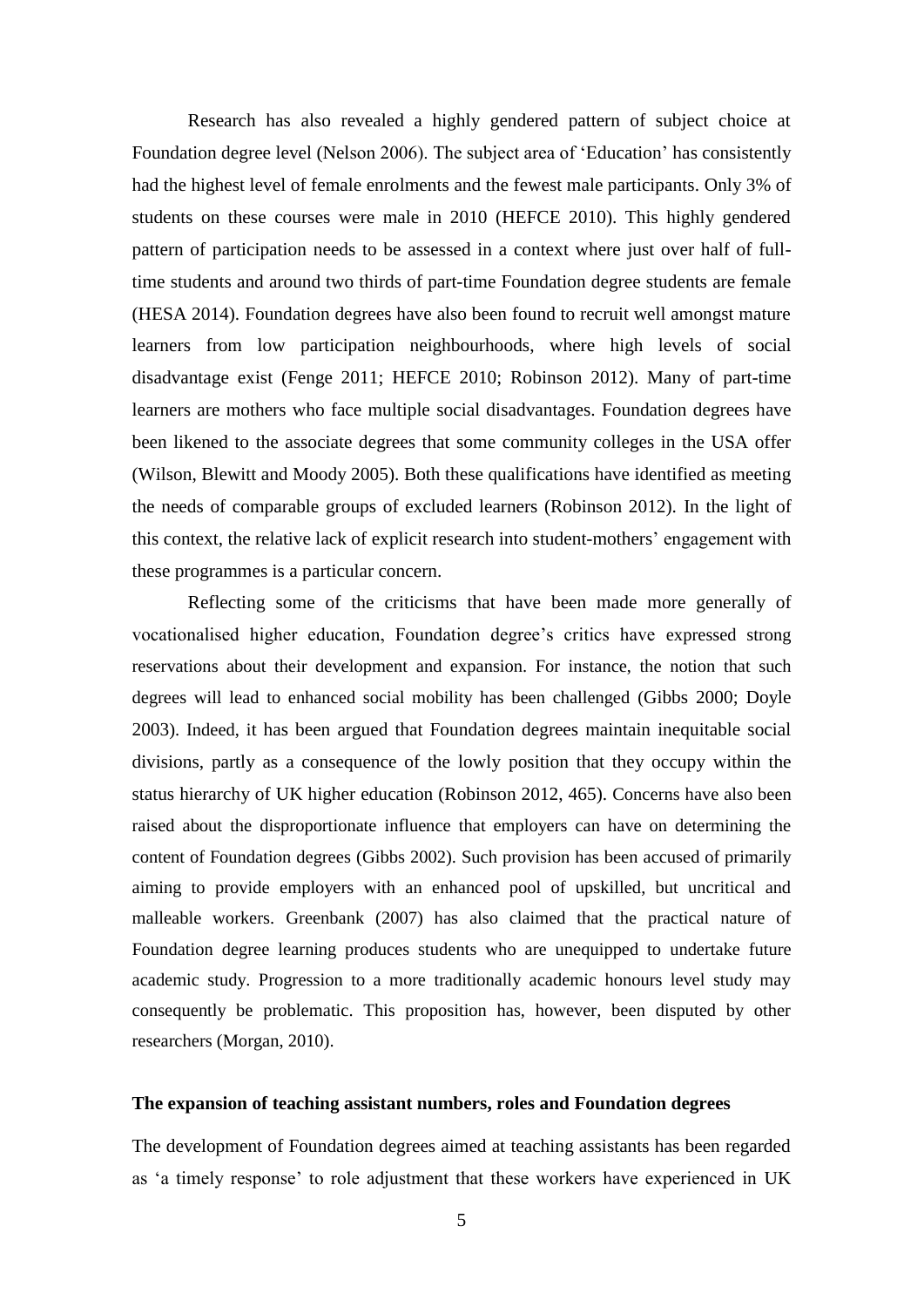schools (Morris 2010, 481-2). 'Role stretch' and 'role creep' (Warhurst et al. 2014, 159) amongst teaching assistants has led Webb and Vulliamy (2006) to the claim that they are now operating as assistant teachers. Accompanying this dramatic role change has been an equally striking increase in teaching assistant numbers (Tucker 2009). According to the Department for Children, Schools and Families (2009) statistics, there was a tripling of employed teaching assistant numbers in English schools between 1997 and 2009 from 49,700 to 157,200 (Morris 2010). By 2014 there were 255,100 full time equivalent posts in English schools (DfE 2014).

The increasing employment of teaching assistants in schools has been documented in Australia, Canada, China, France, Hong Kong, Iceland, Italy, Germany, Malta, South Africa, Sweden and the USA (Houssart 2013; Radford et al. 2014; Trent 2014). The OECD has noted how by 2009, 30 countries employed such workers within their schools (Edmond and Hayler 2013). Such expansion has also been identified as being part of a wider international trend where increasing numbers of paraprofessionals have been employed in a range of social services (Tent, 2014). The UK teaching assistant workforce is highly feminised. Ninety-eight percent of these workers are female (DfE 2014). Researchers have highlighted how gendered notions of parenthood, and specifically motherhood, are linked to the inequitable position that teaching assistants experience in terms of their employment. It has been claimed that teaching assistants' work is often 'seen as women's work' and in some respects can be regarded as 'an extension of the historical roles of 'housewife' and 'mother'' (Barkham 2008, 852).

Over the past decade, a comparatively small body of research literature has been produced that has directly examined teaching assistants' experiences of studying on Foundation degrees related to their workplace roles. Constructively, learners on these programmes have been found to gain improved self-confidence (Morris 2010) and enhanced self-esteem (Dunne et al. 2008a, 2008b). Studies have also revealed that such students feel more valued within their workplaces (Bedford et al. 2006; Dunne et al. 2008a). Moreover, it has been suggested that student-mothers who study on these courses believe that their children view them more positively (Tierney and Slack 2005; Woolhouse, Dunne and Goddard 2009).

Research has indicated that Foundation degree learners sometimes encounter serious financial pressures, difficulties with academic writing, inadequate employer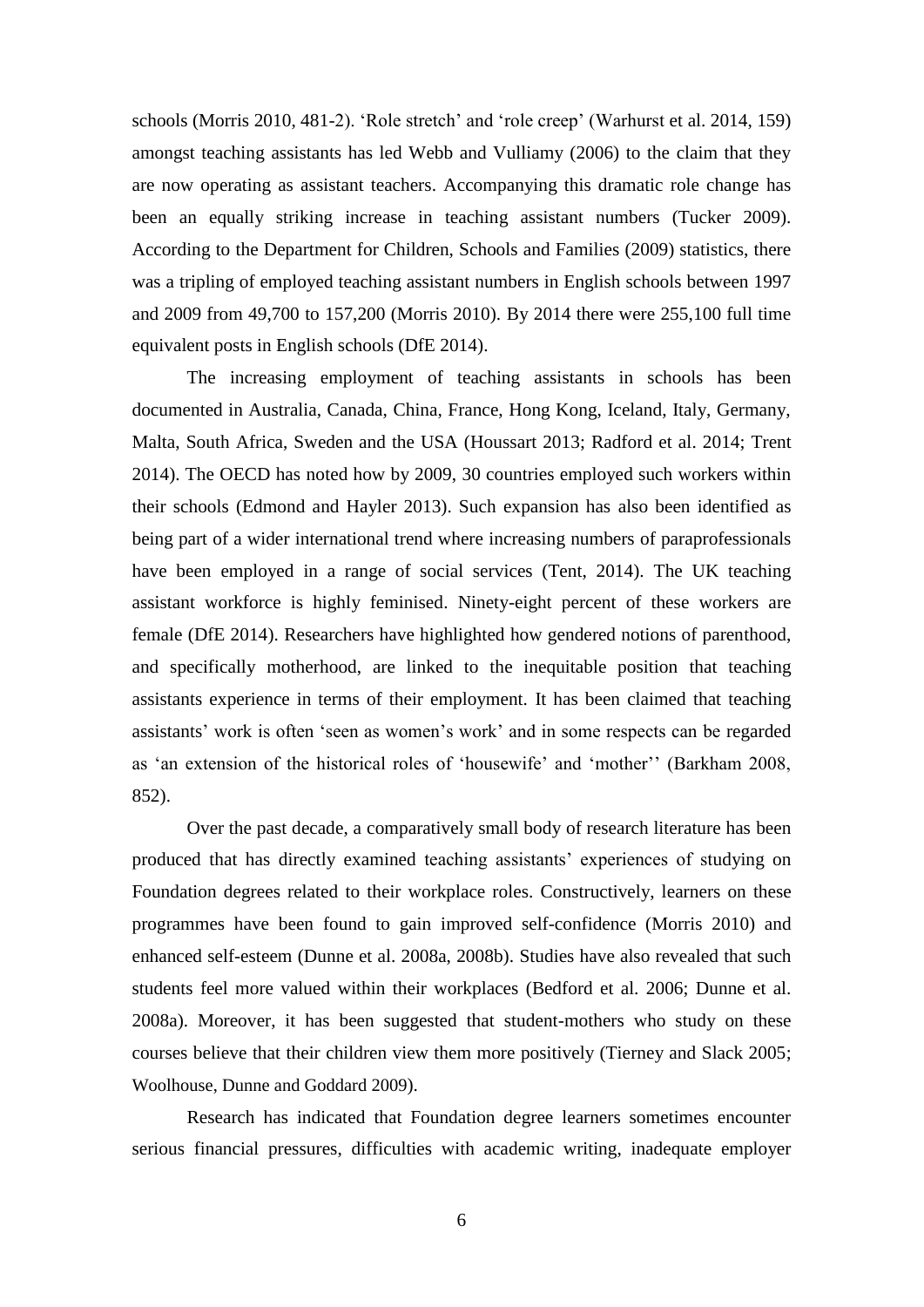support and challenges when attempting to apply academic theory to their workplace practices (Tierney and Slack 2005). Additionally, it has been maintained that learners on these programmes often believe that Foundation degrees are not 'real' degrees (Dunne et al. 2008a, 239) or valuable standalone qualifications. For mothers, balancing the combined expectations of Foundation degree study and parenthood has been found to present particular challenges (Morris 2010; Tierney and Slack 2005).

The strategies and resources that Foundation degree learners draw upon as they navigate their studentship has also been discussed by scholars, albeit briefly. Peers (Taylor 2014) and family networks (Morris 2010) have been found to be important sources of support that these students draw upon. However, what these support mechanisms might indicate about conceptions of the self and social inequalities is an under explored area of investigation.

Woolhouse et al. (2009) have further claimed that teaching assistants who study for Foundation degrees accrue limited amounts of cultural, economic and social capital. Unusually for research into teaching assistants' experiences of Foundation degree study, Woolhouse et al.'s (2009) analysis links empirical findings to wider debates about social inequalities, power, class and social reproduction. Bourdieu's (1977, 1979, 1984, 1992) sociological analysis of forms of capital, education and social reproduction is effectively drawn upon to cast doubt on the extent that Foundation degree study is likely to generate a range of rewards. Such an outcome is, however, not specific to teaching assistants and similar findings have been found amongst other groups of Foundation degree students (Ooms et al. 2012; Simm et al. 2012; Wareing 2008).

Fenge (2011) has also argued that Bourdieu's (1977, 1984, 1990, 1992) conceptual framework provides a useful analytical tool that can be used to explore the sense that Foundation degree learners make of their experiences and identities. Bourdieu's conceptualisations are employed alongside the notion of identity work to explain how her sample defined themselves and their educational experiences. Usefully Snow and Anderson (1987, 1348) have explained how identity work encompasses 'the range of activities individuals engage in to create, present, and sustain personal identities that are congruent with and supportive of the self-concept.' Fenge's (2011) research suggested that Foundation degree students who study at further education colleges regard their experiences as having been structured by a combination of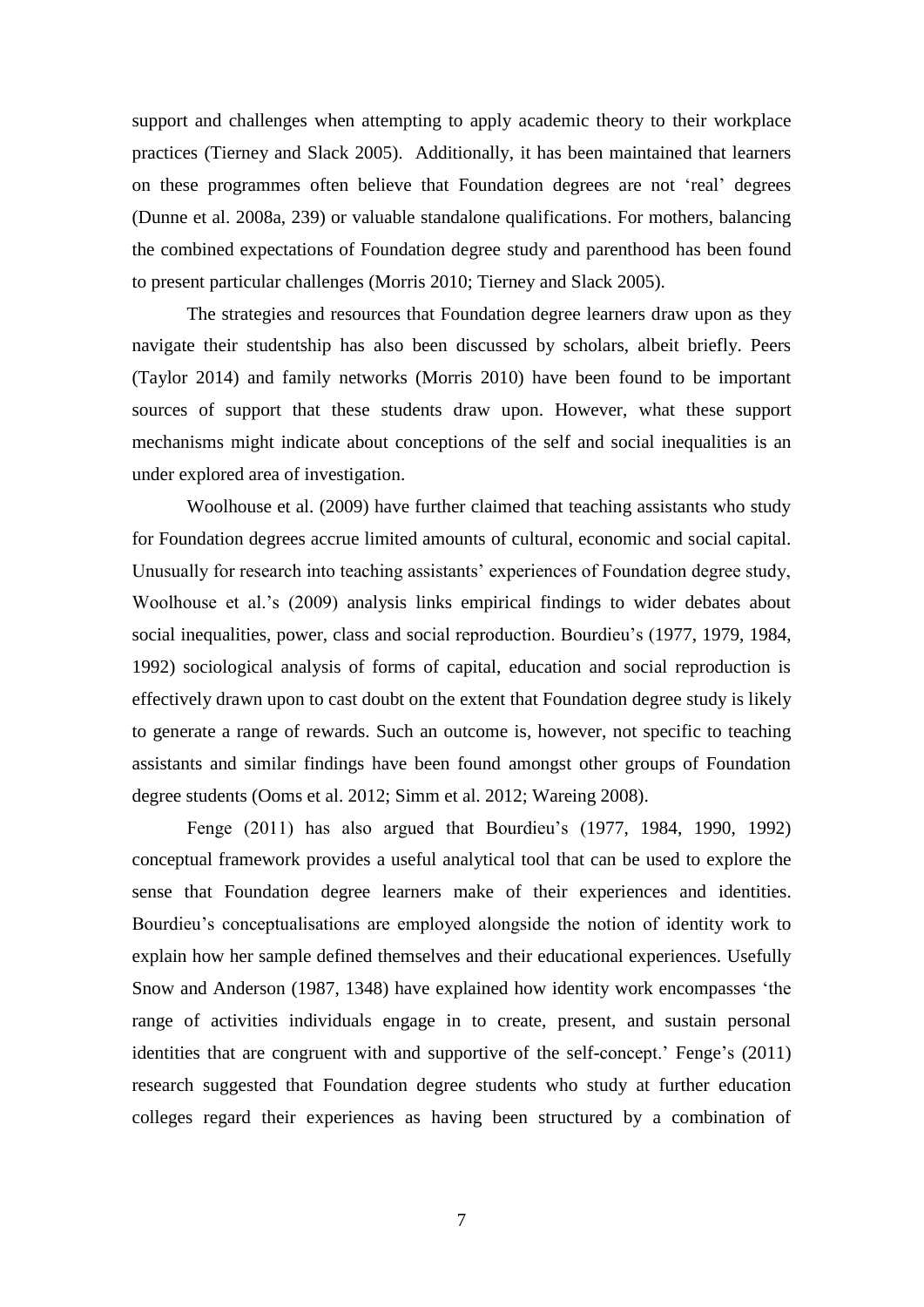individual and institutional habitus which enabled them to maintain an established sense of self.

Fenge (2011) has argued that the Foundation degree students who she researched possessed a distinctive habitus and identity that was partially informed by their studies having taken place within a further education college where high levels of individualised support had been accessed. Their outlooks incorporated a sense of being 'second chance learners' undertaking 'not quite education'. Positively, the latter seemed to have encouraged them to believe that they could enter undergraduate study as not 'not quite education' seemed more accessible than traditional university-based study.

Whilst Fenge's (2011) work raises important issues about the influence that on habitus and field can have of Foundation degree students' conceptions of self, there is an exclusive focus on the influence of the educational setting and habitus related to this. Interestingly, the six students who were sampled were all mature workers and it is therefore surprising that the influence of family life and work were not examined in great detail. Fenge's (2011) work does however illustrate the potential value that Bourdieu's (1977, 1984, 1990, 1992) work offers in terms of explaining such students' identities and the practices that individual's undertake to sustain these, that is identity work. The analysis that is presented in this paper also draws upon aspects of the sociological analysis that have been provided by French social theorist Bourdieu (1977, 1984, 1990) to explore Foundation degree study as a form of identity work. Bourdieu's (1990, 53) influential concept of habitus is drawn upon which he defines as:

a system of durable, transposable dispositions, structured structures predisposed to function as structuring structures, that is, as principles which generate and organize practices and representations that can be objectively adapted to their outcomes without presupposing a conscious at ends or express mastery of the operations necessary in order to attain them.

Habitus encompasses often taken-for-granted outlooks or 'the feel for the game', habits and other social practices. It is viewed as a product of players' life experiences within a series of social contexts where power, amounts of capital and positioning structures agency. Achievement in particular social contexts or fields are defined by how suitable players' habitus and capital is. The paper that is presented suggests that habitus is a particularly useful concept when it is examined in conjunction with the theoretical insights from the American sociologist Erving Goffman (1959, 1963). Bourdieu himself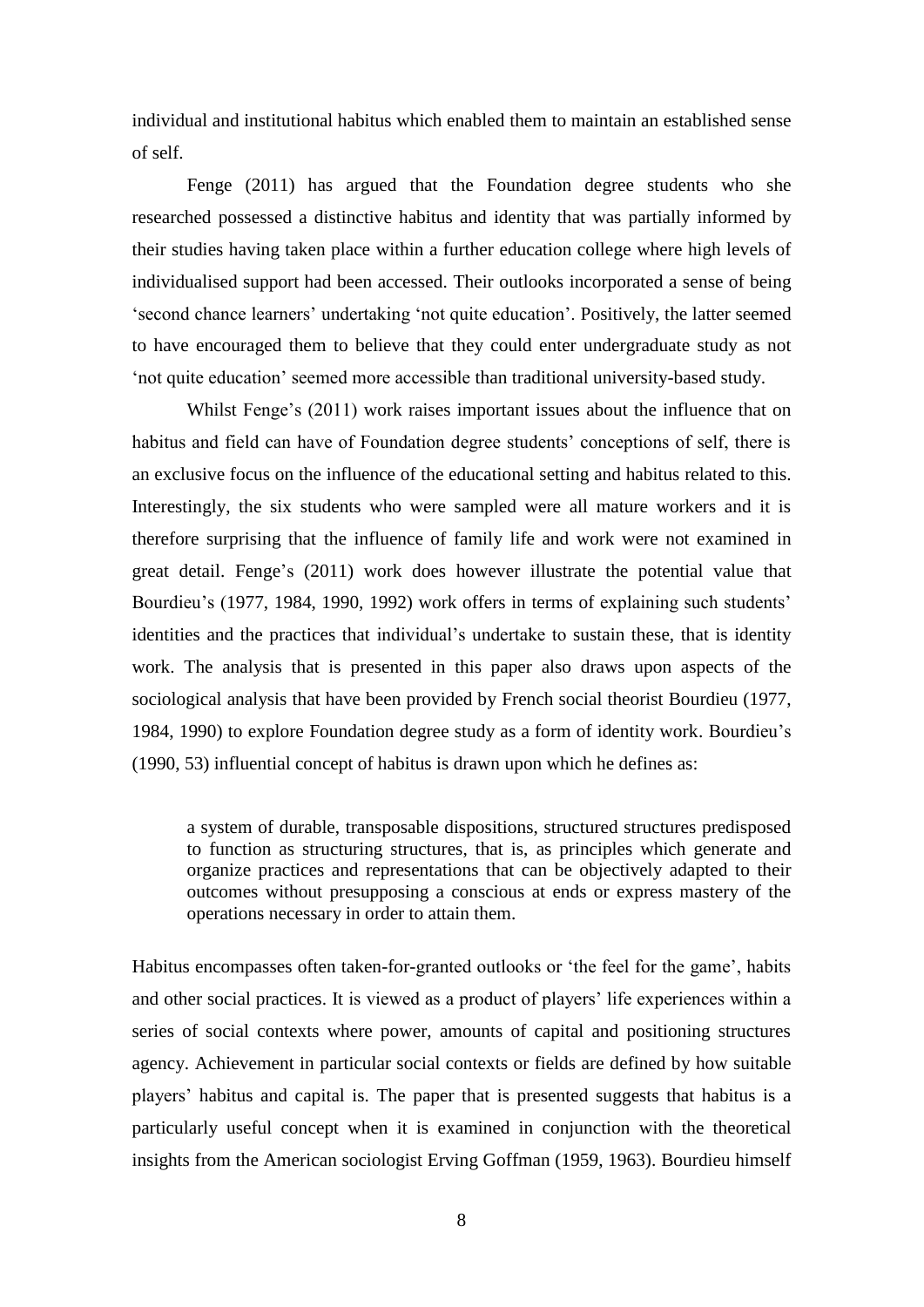had a great interest in Goffman's work and edited five translations of Goffman's books into French. Swartz (1997) has outlined how Goffman had been an important influence on Bourdieu's constructs, even though he rarely explicitly cites his work. In particular, it is noted that 'Bourdieu finds in Goffman's strong sense of agency a strategic corrective to French structuralism' (Swartz 1997, 26).

This paper argues that Goffman's (1963) concept of stigma and his discussion of how it can inform identity construction provides particularly useful insights that can be usefully applied to Foundation degree students' accounts of their understandings. He explains that the outlooks that an individual hold are modified as a result of the interactions and the success that they have in achieving successful identity management. In this way, his work might be regarded as providing detail of the mechanisms that can promote a change of an individual's habitus. Potentially it also affords a position whereby outlooks are not always part of an unreflective outlook and can be consciously modified as a result of lived experiences. Goffman's (1959. 1963) emphasis upon the transformative capacities of agency to structure an individual and group outlooks (habitus) therefore particularly useful.

For Goffman (1959, 1963) agency is an important part of the identity construction process. He contends that the construction of self involves performances on a variety of stages. Crucially, 'being' and 'acting' are inseparable as social life is played out (Lawler 2014, 127). Within this analysis is an emphasis on how the gaze or perceived gaze of others agency or performance. Avoidance of stigma (Goffman 1963) is identified as a key influence on agency. Goffman's (1963, 9) conception of stigma encompasses 'attributes' that are 'deeply discrediting' and 'the situation of the individual who is disqualified from full social acceptance'. Agency and social relationships are integral to turning an 'attribute' into a stigma. Social relationships, power differentials and social context are lead to stigmatization in some circumstances and not others. The construction of identifiers and disidentifiers is a significant part of identity construction and stigma evasion. Bryant (2014, 66) explains how the latter are often employed by presenting 'attributes or elements of one's presenting self that contradict' a stigmatised identity.

#### **Research methods**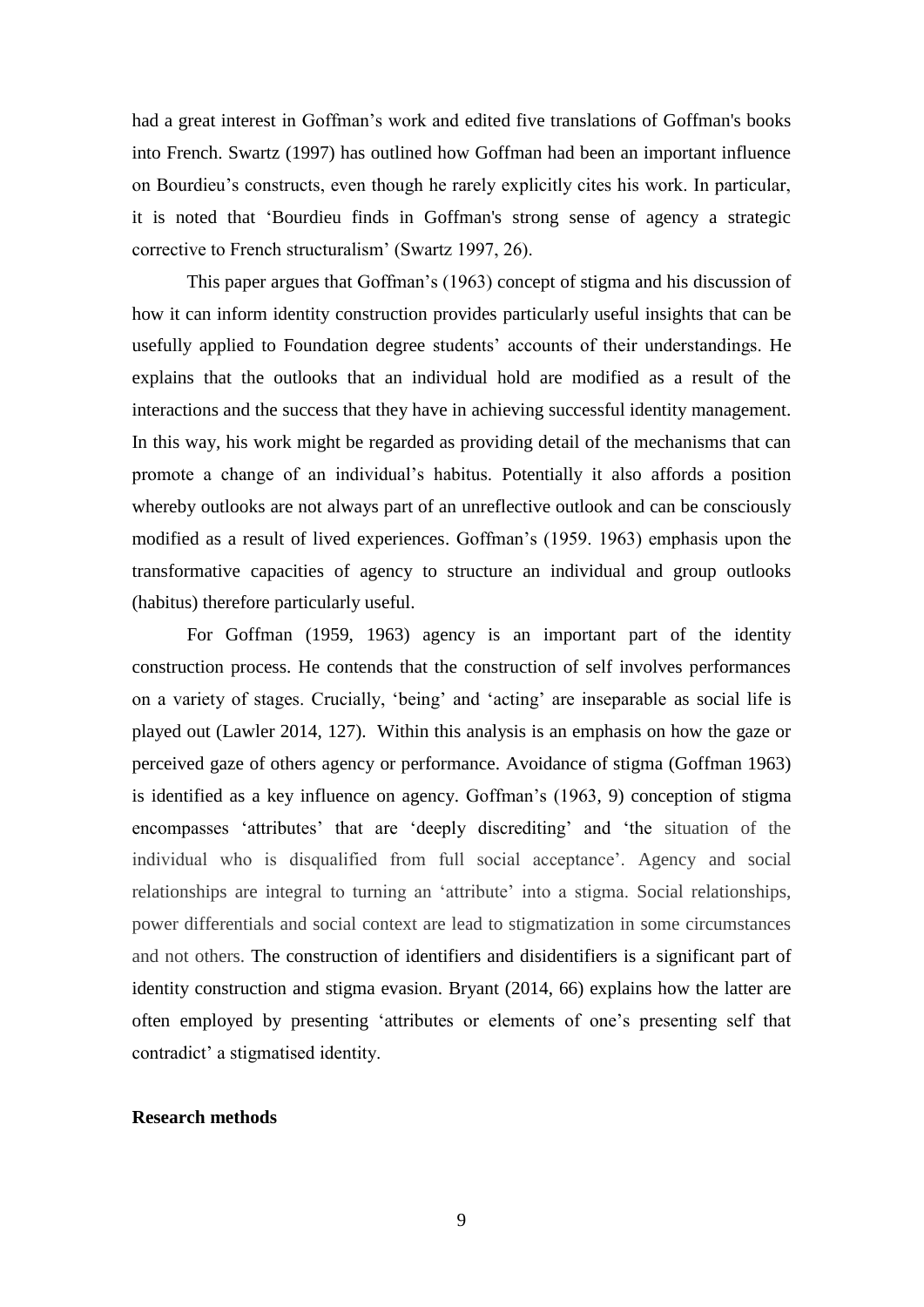This paper draws upon a piece of empirical research that was carried out over a relatively long period of time between 2008 and 2015. Although this investigation did not adopt what is traditionally regarded as an ethnographic format (Aggleton 1987; Ball 1981; Bhatti 2012), it did draw upon key aspects of the research design that this approach adopts (Trowman 2006). The ontological position of this investigation was interpretivist in that human beings were viewed as socially constructing their worlds through interpreting and acting upon the understandings that they have of it. Largely qualitative data was collected over several years at one English post-1992 university in the North of England, with semi-structured interviewing, participant observation and documentary analysis employed to collect a range of qualitative data. In-depth semistructured interviews were conducted over a period of three years on an individual and group basis. Fifty-six teaching assistants who were enrolled on a Foundation degree related to their work consented to be interviewed. Forty-four students took part in eight group interviews and 12 participated in individual interviews where emerging themes were explored in greater detail. Fourteen modules were observed and documents including class lists, National Student Survey data, Head of Programme interview records, programme validation documents and timetable information were also analysed.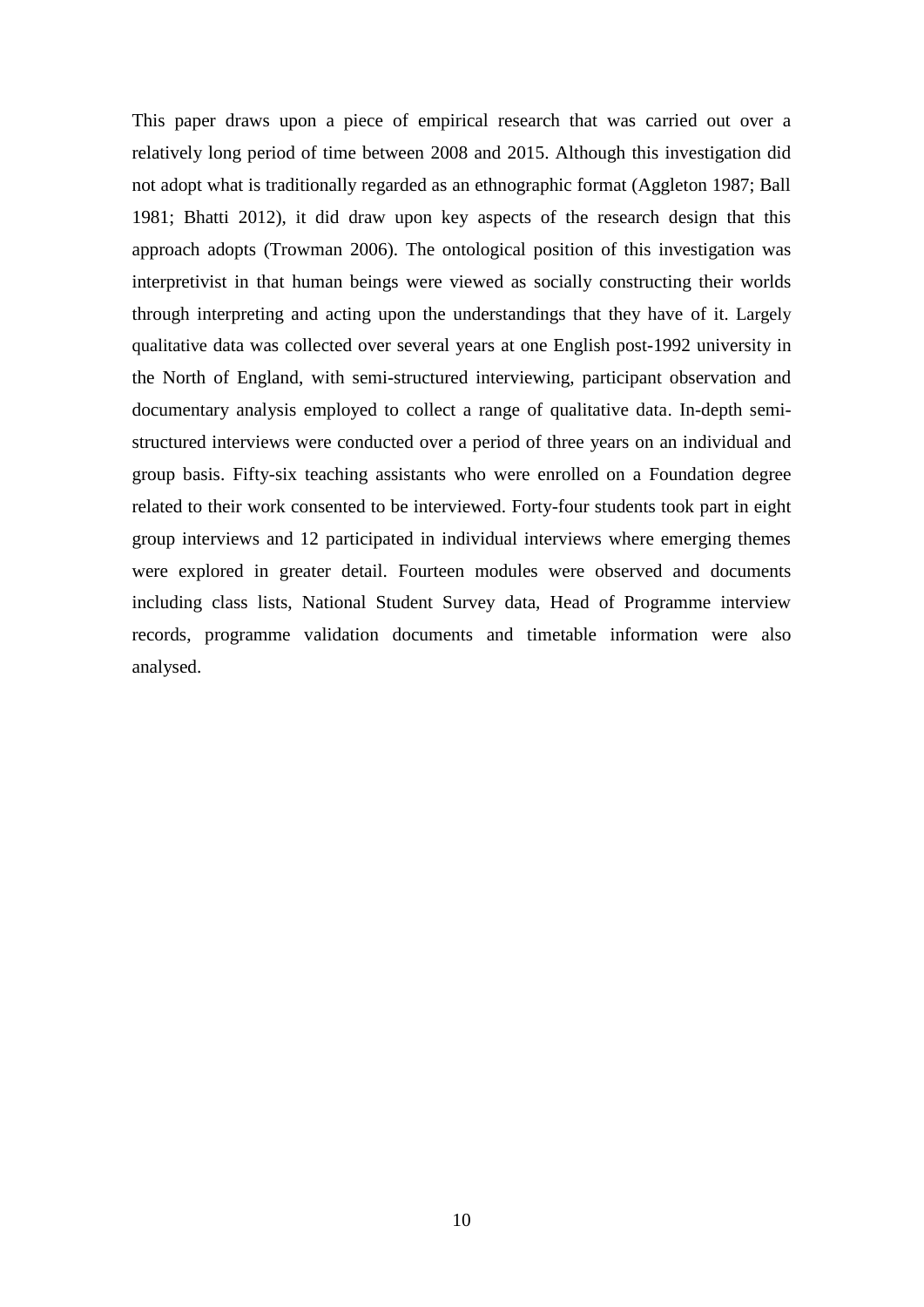|                                | Group (N)      | Individual (N)   |
|--------------------------------|----------------|------------------|
| Female                         | 43             | 11               |
| Male                           | $\mathbf{1}$   | $\mathbf{1}$     |
| Aged under 30                  | 12             | 3                |
| Aged 30-39                     | 26             | $\boldsymbol{7}$ |
| Age 40 plus                    | 6              | $\overline{2}$   |
|                                | 20             | $\overline{0}$   |
| First year of study            |                | 12               |
| Second year of study           | 24<br>38       | 9                |
| Mother                         |                |                  |
| Father                         | $\mathbf{1}$   | $\mathbf{1}$     |
| No children                    | 5              | $\overline{2}$   |
| School sector                  |                |                  |
| Primary                        | 41             | 11               |
| Secondary                      | 3              | $\mathbf{1}$     |
| Ethnicity                      |                |                  |
| White British                  | 42             | 12               |
| White Eastern                  | $\mathbf{1}$   | $\overline{0}$   |
| European                       |                |                  |
|                                | $\mathbf{1}$   | $\boldsymbol{0}$ |
| Nigerian                       |                |                  |
| Employed                       | 42             | 11               |
| Volunteer                      | $\overline{2}$ | $\mathbf{1}$     |
| Married                        | 29             | 8                |
| Single parent                  | 6              | $\mathbf{1}$     |
|                                | $\overline{4}$ | $\mathbf{1}$     |
| Cohabiting                     | 5              | $\overline{2}$   |
| Single                         |                |                  |
| Total number of<br>respondents | 44             | 12               |

## **Table1. Characteristics of interviewees**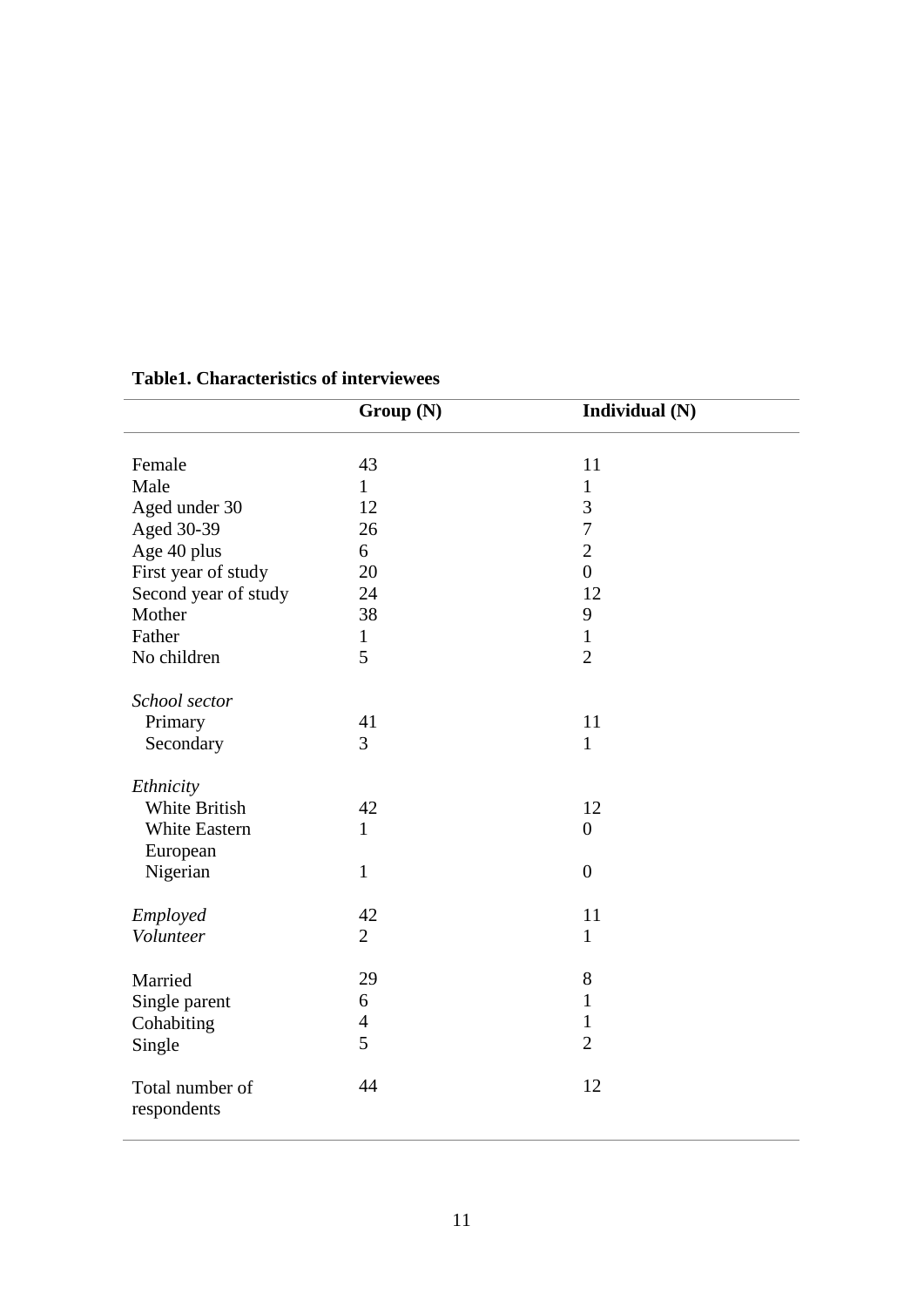The Foundation degree students mainly attended university classes on an evening and in addition to university-based learning, work-based learning was an integral part of their studies. The university where the students were enrolled had a relatively small student population of just over 6500, with over two thirds of it being females. Ethnic minority students were under-represented within the student-body compared to many other UK universities. Purposive sampling (Richie et al. 2014) was used to select interviewees, classes for observation and relevant documentary materials. Samples were taken from four cohorts of Foundation degree students were taken. All those who were sampled were studying for a Foundation degree that was primarily aimed at school-based teaching assistants. Forty-nine of those who agreed to be interviewed were parents and 47 of these were student-mothers. Of these 29 were part of heterosexual marriages. The vast majority were mature students who did not hold the traditional Advanced level qualifications that are standard entry requirements for UK universities.

Learners' interpretations of being a Foundation degree student were prioritised over those of their lecturers and employers. The rationale for this focus was that the voices of Foundation degree learners are seldom heard in debates about higher education. The accounts discussed in this paper were largely gained from these interviews with these students. Interviews lasted between 50 minutes and just over two hours. Fourteen modules were observed.

Thematic analysis (Boyatzis 1978) was employed to make sense of interview data and emerging codes were reduced to a number of core themes. Data analysis was an ongoing process that occurred throughout the various stages of the study. It comprised of a relatively complex and shifting process that involved description, coding, analysis and abductive and retroductive reasoning. Participant observations and documentary materials were also analysed thematically. The responses of studentmothers were isolated and compared to those provided by individuals who did not fall into this category. Ongoing ethical reflexivity (Brooks, Te Riele and Maguire 2014) was also a feature of the research process. The British Educational Research Association's *Revised Guidelines for Educational Research* (BERA, 2004) were drawn upon as the study was designed, executed and written up. The second part of this paper explores some of the findings that were largely generated from the semi-structured interviews that were conducted as part of the data collection.

#### **Findings**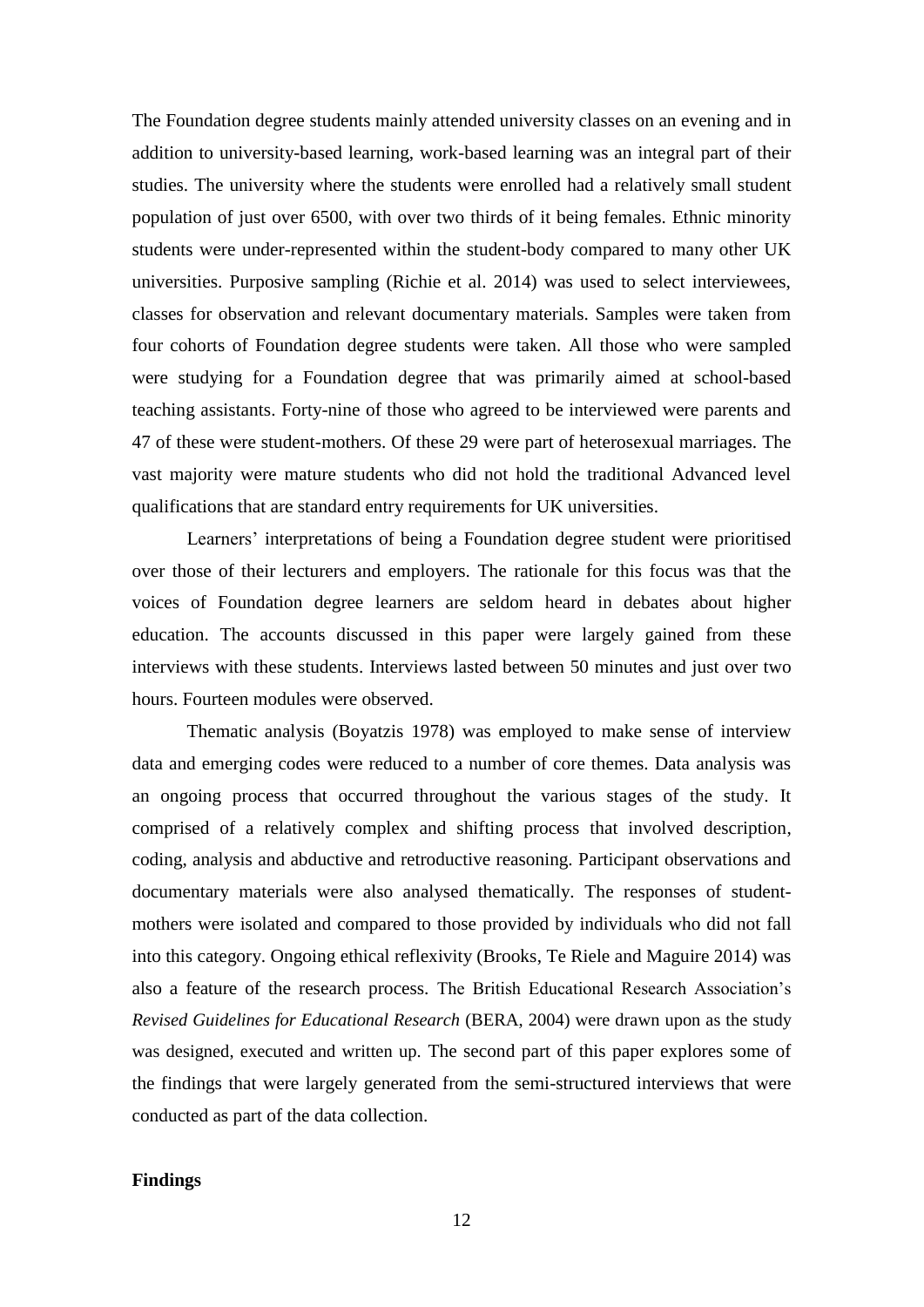During eight individual and five group interviews, students discussed a number of practices that they claimed to have employed in an attempt to avoid a series of potentially stigmatising identities. Evading such negative categorisations was part of a struggle to develop a preferred version of self. Part of this process involved attempts to display the traits and dispositions that would lead to the achievement of identities that were perceived to bestow higher levels of esteem. Although all types of Foundation degree students were found to be engaged in identity work, student-mothers frequently described themselves as having been involved in a particularly complex set of practices. Three major 'shifts' of identity work were described in their accounts. These are discussed in the next part of this paper.

#### **The first identity shift: Maintaining established and normative familial identities**

The need and often a wish to sustain established familial roles and identities was a strong theme in student-mothers' accounts. Many of these learners claimed that they had attempted to limit the impact that their studies had on their families. Confining study-related activities to times and spaces that did not impinge on their performance of established mothering and partner identities was frequently discussed. Relegating university related work to late at night or the early hours of the morning was commonly employed in an attempt to maintain the familial status quo. These strategies can be viewed as part of an attempt to achieve 'academic invisibility' (Lyonette et al. 2015) in the field of the home.

Abigail: I get up at five o' clock so they don't see me doing it.

Karen: I stay up until four in the morning so I'm there to do things for the kids. I refuse to do it in the day. (Group interview response)

Likewise, Nadia explained in another group interview that she had aspired to reduce the effect that her studies had on family life by completing assignment work while her children and partner were asleep:

You do it when you can. I am that one on Moodle at two o'clock. Don't think I'm sad. It is just the best time, when I can do things without it making waves with the children or husband.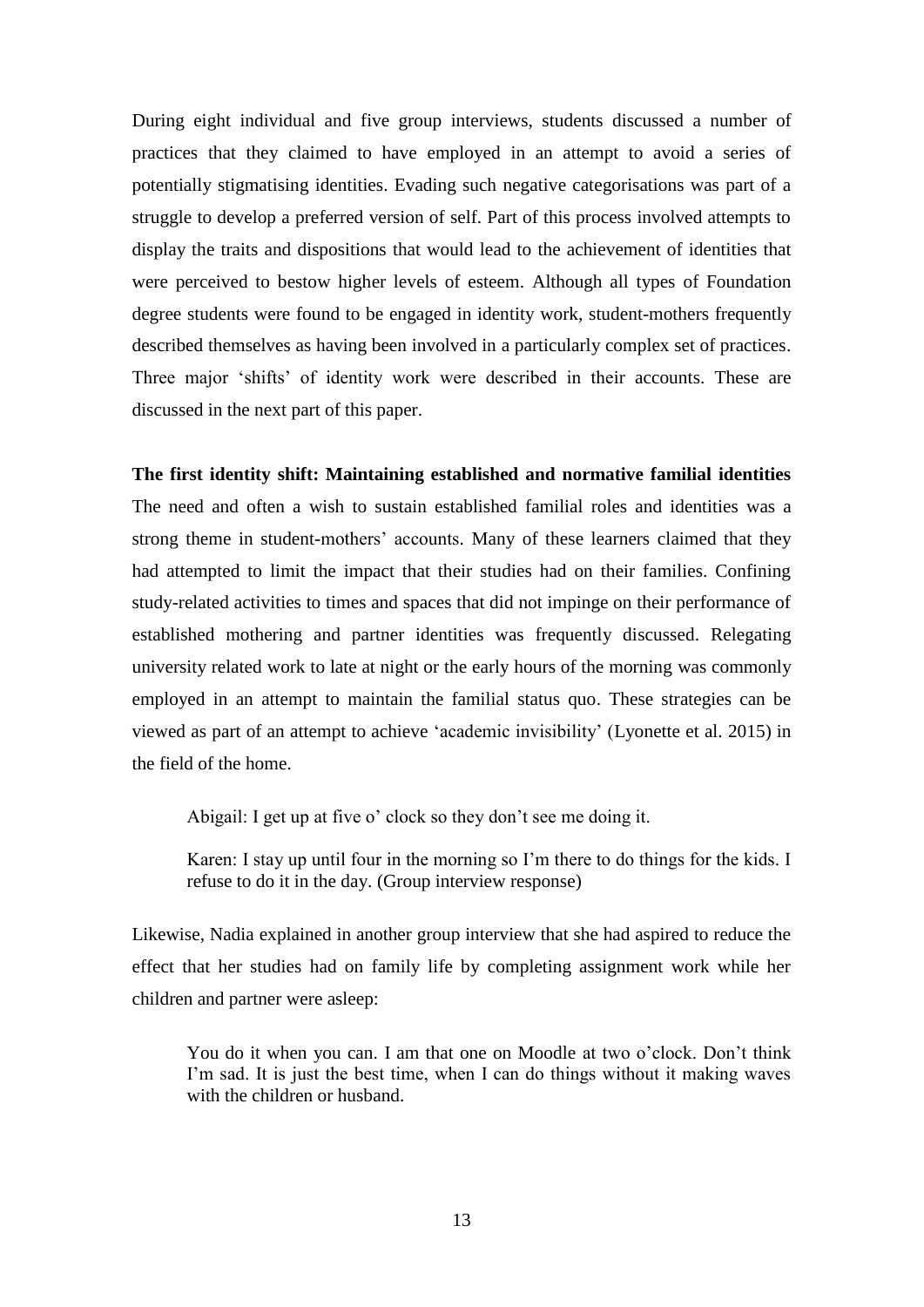Identification with what was viewed to be 'reputable' mothering and the disidentification from 'improper' motherhood was embedded in such performance narratives. In Goffman's (1963) terms, such practices can be regarded as identity markers that promoted motherhood as a concern that was primary. These views existed amongst mothers who were married, single parents and cohabitees. Amongst married females, established spousal identities were identified as having been prioritised over studentship and there had only been slight adjustments to conjugal roles. Interestingly, the small number of female students who had claimed to have experienced an alteration of conjugal roles defined such change in terms of male spouses 'helping out' more, with the implication that they had continued to undertake the majority of domestic labour.

My husband's been fantastic for me. If it's his day off, he will do my washing and my ironing for me [*gasps from most of the other students who were present]*. He's brilliant. (Susan's group interview response)

This absence of significant "familial negotiation" around established patterns of domestic responsibilities has also been found by others who have investigated student-mothers at newer universities (Brooks, 2012, p. 488). Within a Bourdieusian (1977, 1979, 1984, 1992) framework, such practices and dispositions can be interpreted as being part of a process whereby the domestic self is constructed by a socially reproductive habitus which encompasses patriarchal conceptions of motherhood and familial roles. These might be considered as being framed by the inequitable positions that the women experienced within family life and society more generally. Brooks (2012) has also raised questions about whether such a habitus is in part class-based. Her research found outlooks of this type were more typical amongst working class student-mothers than their middle class peers.

The small number of student-fathers who were interviewed did not suggest that their learning had needed to fit around their existing familial responsibilities. On the contrary, they claimed that they had established periods of 'ring-fenced' time for their studies. Tom, in his individual interview, explained this in terms of his partner understanding the priority that he needed to give his studies:

The way I deal with it is quite straight forward. We had a conversation at home before I started this and I said I needed time to do this. It was about doing something that was good for the family in the long-term. She's [*his wife*] great at making sure the kids are kept busy, to be fair when I need space for assignments and other things. I need my ring-fenced time where I can get on with things. It's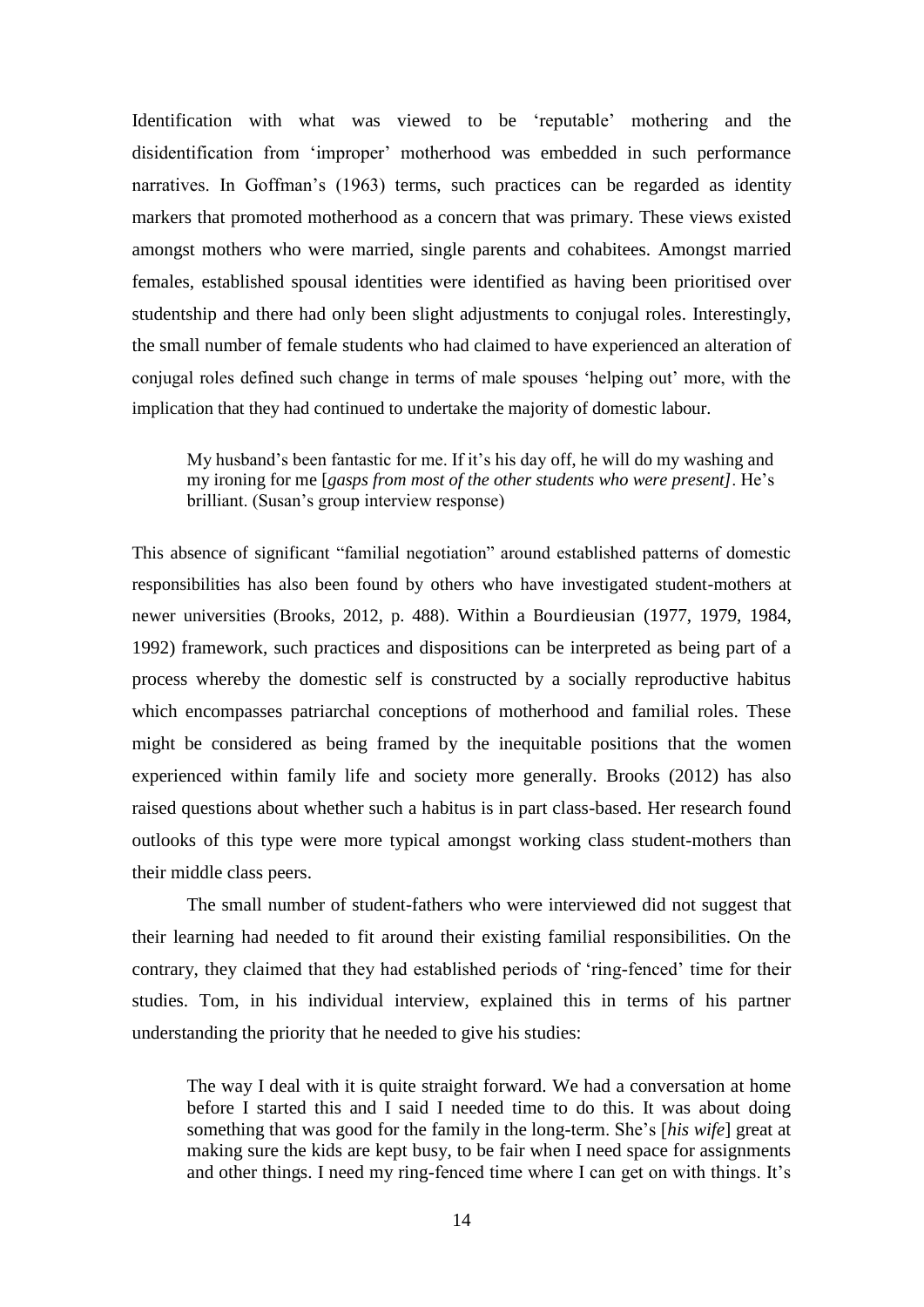the way I have to work in that way. It's just the way I have to work. I can't do short bursts and then stop and then start again. It's not me. (Individual interview response)

Alongside pressures to maintain favoured mothering and sometimes partnership identities, student-mothers also suggested that they had been involved in additional 'shifts' of identity work (Snow and Anderson 1987). These were connected to the inequitable positions that they experienced in the workplace and the hierarchy of higher education. Previous research has indicated that student-mothers on academic degrees do not experience these additional demands in the same ways (Lynch 2008; Merrill 2015, 1999; Stone and O'Shea 2013).

### **The second identity shift: Covering, stigmatisation and the limited status of Foundation degree study**

Students who were mothers, fathers and non-parents discussed how they had tried to disidentify from being defined as a Foundation degree student. They expressed a strong view that this designation had not provided a positive social identity. Students commonly claimed that they omitted any reference to the term 'Foundation' when discussing their studies with others who were not aware of the exact qualification that they were studying for. Covering (Goffman 1963) was frequently employed to counter the negativity that they believed being a Foundation degree student encompassed.

Dawn: Well I don't you know say Foundation degree. I say it's going to be three years so it's going to be an honours degree.

Paul: Why do you say that?

Dawn: Well because the Foundation degree doesn't sound as important and because I'm putting my heart and soul into it, I want people to realise that it's a big jobbie. (Individual interview response)

Identity practices (Lynch 2008) around concealing and covering were discussed by both genders, different age groups and amongst parents and non-parents. Other researchers have similarly found that Foundation degree students recognise that the apparent lack of prestige of their awards (Dunne et al. 2008a; Woolhouse et al. 2009). Robinson (2012, 454) has found that students on such programmes offer accounts which emphasise the 'stigma associated with less valued Fd'. Christina drew explicitly on the idea of 'stigma' when describing the negativity that she believed the label of Foundation degree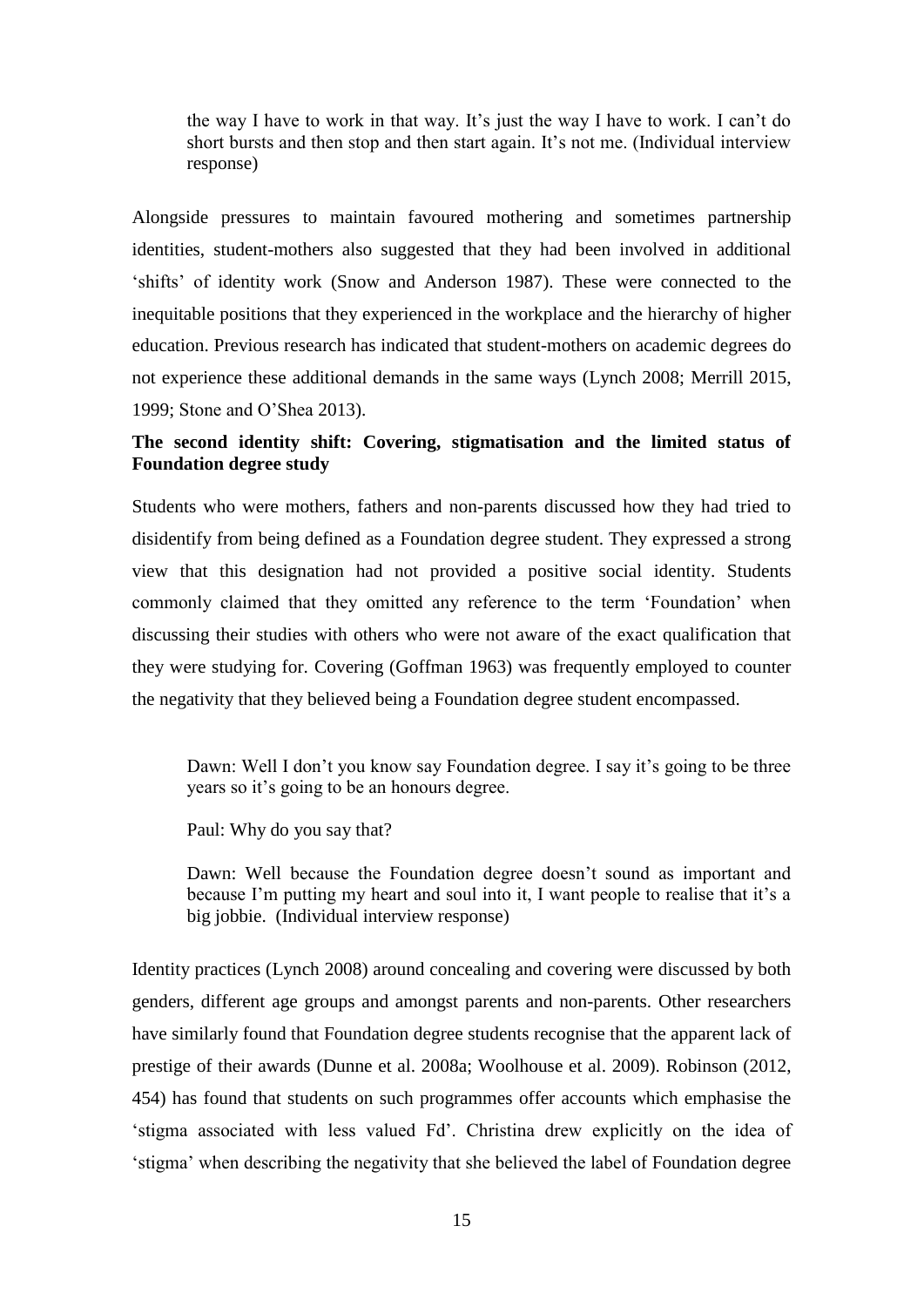student encompassed and a consequent need to engage in covering. In her individual interview, she commented:

I do feel a little bit of a stigma about saying you're doing a Foundation degree. I do think it's the polytechnic/university thing that they had when they changed everything to universities and it got rid of the stigma of whether you went to a poly. I think that Foundation degree has that same stigma and people don't understand what you're doing when you say it, so I don't.

Attempts to manage and avoid a spoiled identity (Goffman 1963) and the consequent maintenance a positive notion of self were evident in such accounts. Student-mothers frequently claimed to have undertaken such activity together with that which they carried out in an attempt to sustain being a 'good' mother. Consequently, it is argued that for this group of students, managing the stigma of being a Foundation degree student had frequently embodied a second shift of identity work. An awareness of the socially stratified and inequitable nature of higher education may have informed these performance pressures and narratives.

#### **The third identity shift: Managing being a workplace learner and worker**

Many of the Foundation degree students suggested that work-based learning had needed to be completed in a way that did not impinge on their established workplace practices and personas. Frequently, work-based learning tasks involved gaining access to their employer's policies on a variety of issues, undertaking classroom observations and interviewing colleagues. Giving precedence to such activities was identified as having the potential to generate a tension between being an employee and a student. In an attempt to reduce such pressures, work-based learning was said to have been carried out in lunch breaks, before the school day and after it had ended. This aspect of their learning to a large extent took place on the margins or in the shadows of the workplace. Interestingly, these practices were reminiscent of those employed by student-mothers as they attempted to achieve a sense of 'reputable' motherhood. Yet, work-based learning on the periphery was a feature of all types of students; irrespective of gender, marital status and whether or not they were parents.

Students linked these practices to an effort to maintain an appropriate workplace role and identity. In a number of interviews, this was expressed in terms of a wish to evade a detrimental image in the eyes of significant others (Mead and Mind 1934),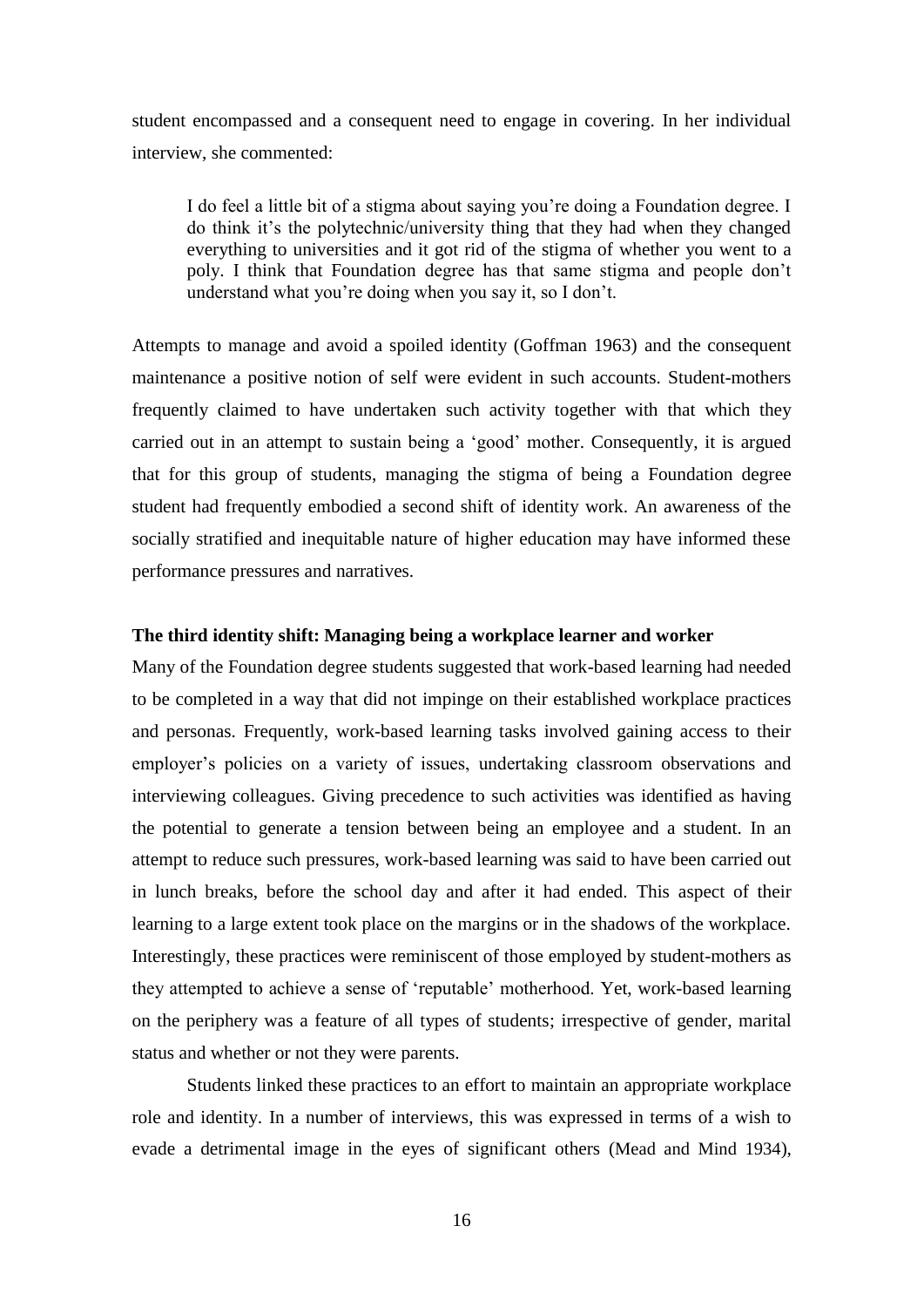especially head teachers and other teaching assistants. Nadia's and Christina's accounts of how they managed their work-based learning was typical of many students.

I have to do it in my own time. I can't be going through the policy documents or anything during the day so I have to do it at lunchtime or before work. That sort of thing which I suppose is fairly normal. (Nadia's group interview response)

Because it's work-based it creates a really good bridge. I have to congratulate you on that, but work-based tasks cause problems. When you do work-based tasks is when everything is done, if you're lucky. You know, you don't want to get a reputation (Christina's individual interview response)

When a couple of the students had asked to be released from their workplace duties to undertake work-based learning, they had been reminded by their managers that first and foremost they were employees. Many students also expressed feelings of guilt at drawing on the good will of time poor workplace colleagues; seeing this as a further constraint on work-based learning. Student habitus therefore frequently defined workbased learning as a peripheral activity which had the potential to generate guilt, even though they were studying for a work-related qualification that aimed to 'improve' their performance as an employee. For a number of student-mothers, identity management within the workplace flowed from such dispositions and can be viewed as a third major shift of identity work.

#### **Discussion**

The findings presented in this paper outline how students who studied for a low status vocationally-related higher education programme claimed that they had developed a number of performance strategies to construct a series of identities that they believed would best enable them to pursue studentship without stigmatisation. Disidentifiers and identification were drawn upon as they attempted to manufacture a sense of being an 'appropriate' and 'reputable' learner, parent and worker. Communicating identity markers (Goffman 1963) was found to be an important part of this process. It is suggested that practices related to this identity work were therefore an important feature of the Foundation degree experience. Identity construction was 'an ongoing process' where the students sought 'to integrate a range of diverse knowledge and experience into a coherent image of self' (Clarke, Michell and Ellis 2016, 7).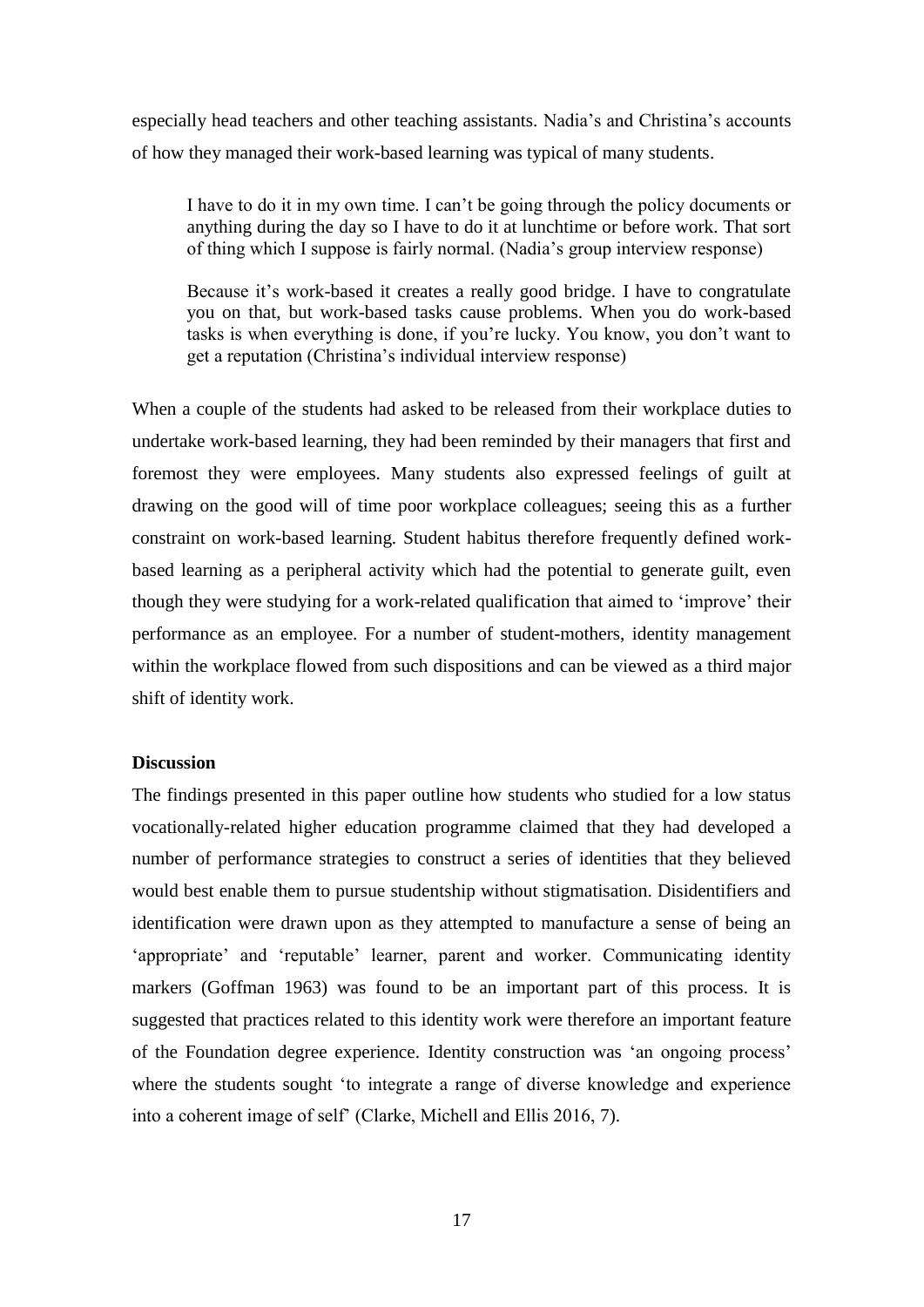Whilst all learning inevitably involves some identity work, as familiar ways of reading and understanding the world and one's relation to it make way for others (Wortham 2006), the Foundation degree students indicated that the preservation of valued identities was also part of their studentship. Student-mothers regularly suggested they had been involved in a triple shift of this activity as they sought to maintain a positive sense of self. Researchers who have not explicitly considered the distinct identity dilemmas of student mothers (Brooks 2012) on vocational courses may therefore underestimate the distinctive experience that these learners encounter. Equally, it is suggested that studies of mature students on Foundation degrees and other vocationally-related higher education courses need to explore parental identities in their analyses. The findings presented in this paper imply that analysis of teaching assistants' engagement with Foundation degrees, and mature students' participation in vocational education more generally, also underplays the impact that parenthood can have on ways of studying and learner identities.

Gendered notions of parenthood have the potential to place particular pressures upon Foundation degree student-mothers. The compulsion, and sometimes desire, to sustain a traditional mothering identity together with being a higher education studentship was found to be a significant concern for many students. Student-mothers' narratives often portrayed them as multi-tasking figures in a way that is reminiscent of other Foundation degree researcher findings (Ooms et al. 2012; Tierney and Slack 2005). Within these accounts is the notion that entry to higher education should make a limited impression on established family roles and identities. Identifying with 'reputable' motherhood and disidentification from potentially stigmatising alternatives produced practices related to studying on the periphery. These findings cast doubt upon research which has proposed that entry to Foundation degree study has a transformative impact upon the familial roles and identities (Webber 2015).

Alongside identity work related to the achievement of 'reputable' mothering, student-mothers highlighted a desire to avoid the perceived stigma that they believed that being a Foundation degree student presented. This situation can be regarded as partly a consequence of the continuing 'low status and negative societal sentiments that countries such as the United Kingdom generally routinely assign to vocational education and training (Billet 2014, 2). The Foundation degree students recognised that being a university student, and the rewards it can bequeath, are unequally distributed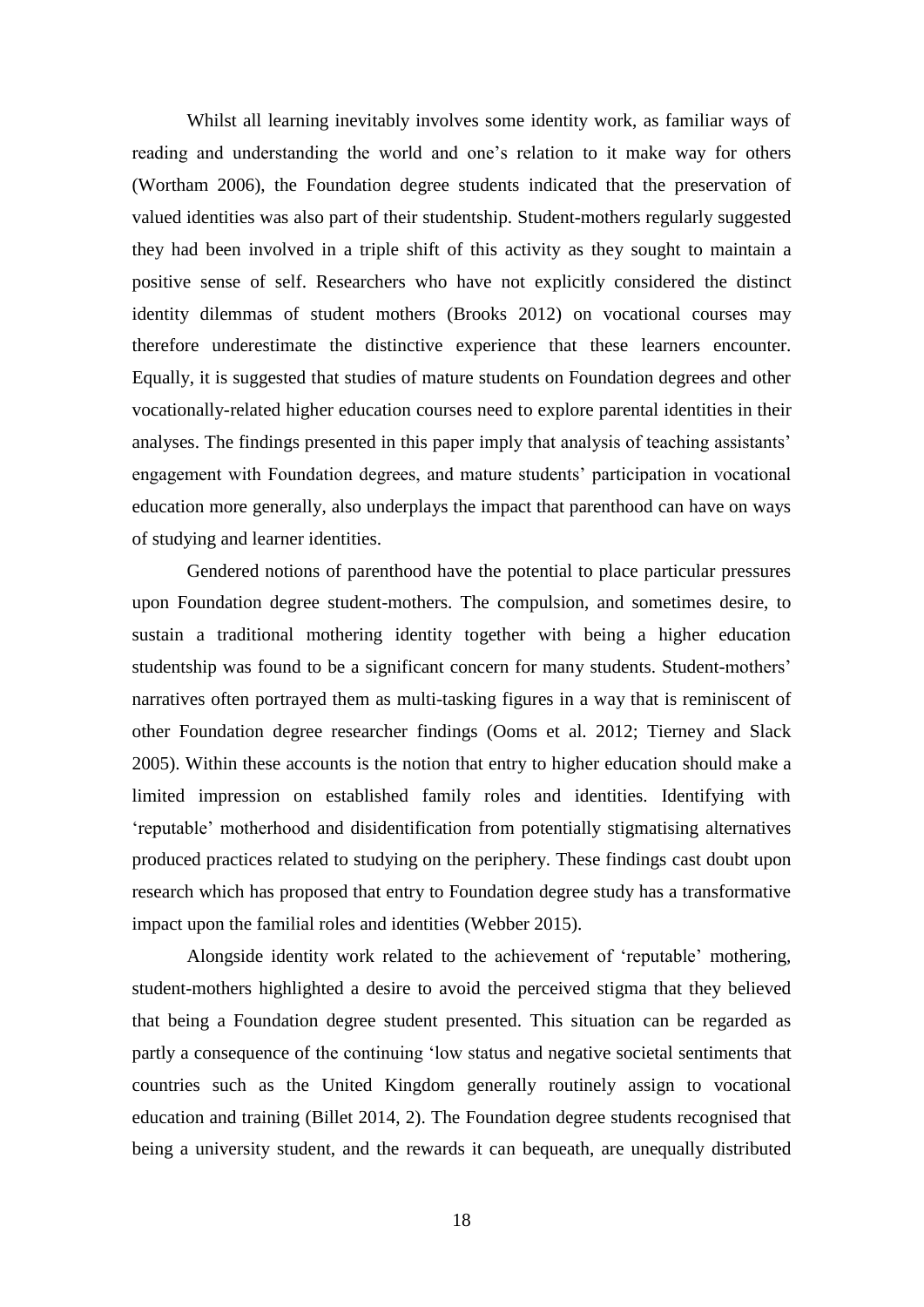(Brooks 2012). They were 'wise' (Goffman 1963, 28) to their social positioning in the hierarchy of higher education (Robinson 2012). This finding suggests that habitus is not always a semi-conscious state and individuals can operate with an overt awareness of it. Identity work that involved covering and distancing from being a Foundation degree student was subsequently carried out. Covering was identified as a second shift of identity work for a number of student-mothers, although these practices were not exclusive to this group. Narratives of this form seems to counter criticism that Foundation degrees would produce uncritical learners with limited awareness of their social situation (Gibbs 2000).

The findings and analysis that are offered further illustrate how learner habitus and related identity work can also structure the ways that work-based learning is experienced. Although other research has found that mature students (Stone, 2008) and other undergraduates (Callender 2008; Martinez et al., 2009) are often required to balance employment obligations and study, for Foundation degree students the need to undertake work-learning generated particular dilemmas which required distinctive identity work practices. Relegating work-based learning to the peripheries or shadows of the school day was chiefly employed to fit with individual and institutional habitus which stressed the maintenance of established workplace roles and associated identities by making their learning relatively invisible. In this way, vocational student-mothers' experiences can be viewed as differing appreciably from their counterparts who undertake traditional academic degrees. For the Foundation degree student-mothers, their work-based learning practices were therefore part of a third shift of identity work that may have been to some degree gendered and class informed.

This paper has maintained that Goffman (1959, 1963) and Bourdieu (1977, 1990 1984) offer useful insights and frameworks which can be drawn upon as to analyse teaching assistants' responses to Foundation degree study. It is suggested that identity management (Goffman 1959), and in particular attempts to avoid stigmatisation (Goffman 1963), can be regarded as being is structured by a habitus (Bourdieu 1990). that can vary with gender, parental and marital status. Dispositions are viewed as being informed by the inequitable positioning and relative lack of power that these learners possessed in the home, higher education and the workplace. That is not to deny the capacities of individuals to engage in reflexivity and question the desirability of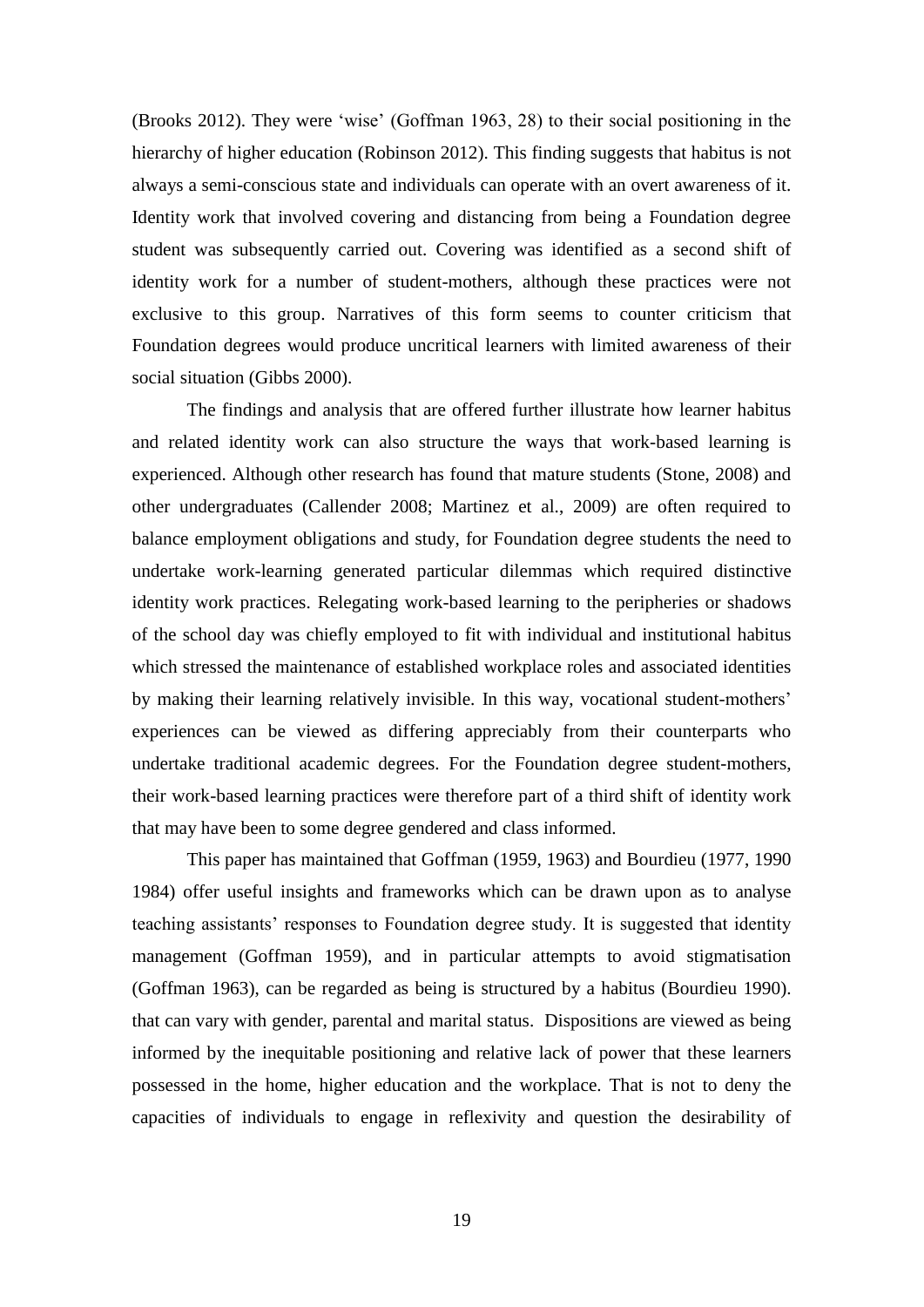dispositions. Indeed, students' practices were sometimes informed by a consciousness of the social circumstances that they were experiencing.

The research that has been presented also raises questions about the desirability of encouraging disadvantaged groups, such as working class student-mothers, to enter higher education via vocational options that have limited social status. Such a concern partially arises from the finding that these students face additional performance challenges that their academic peers do not routinely encounter, notably connected to work-based learning. Furthermore, the limited esteem that these qualifications provide may result in reduced levels of status and limited identity enhancement. Yet, it must also be acknowledged that these programmes are highly effective in providing accessible high education routes to members of disadvantaged groups who may be otherwise excluded from such study (Craig 2009; Harvey 2009; Nelson 2006). For these learners and others, the vocational and part-time format of their Foundation degree can enable them to view higher education as something that they could participate in. Previous research has also indicated that the low status of their degree was also sometimes an initial attractor as it was perceived as 'not quite degree study', which seemed less daunting than traditional undergraduate study (Fenge 2011).

They also offer potential social mobility via future occupational change. Some of those who took part in this study did eventually achieve social mobility by entering the teaching profession. Moreover, global moves towards a vocationalisation of higher education are liable to further expand the prevalence of these programmes. Increasing numbers of disadvantaged students are therefore likely to enter higher education in this way. Consequently, the final part of this paper discusses the ways that such qualifications and the learning experiences that they provide could be fashioned to lessen the pressures that student-mothers and others encounter.

Those involved in the design and delivery of vocationally-related higher education programmes need to acknowledge the potential dilemmas and challenges that identity work can pose for these learners. Endeavouring to minimise disruption to existing patterns of domestic and occupational lives could be potentially beneficial in this respect. Considering the time when university-based teaching sessions take place is likely to be important here. Evening class provision that follows the school year is likely to assist working student-mothers in particular, as they attempt to maintain their existing lives as parents and workers. Higher education institutions which provide semester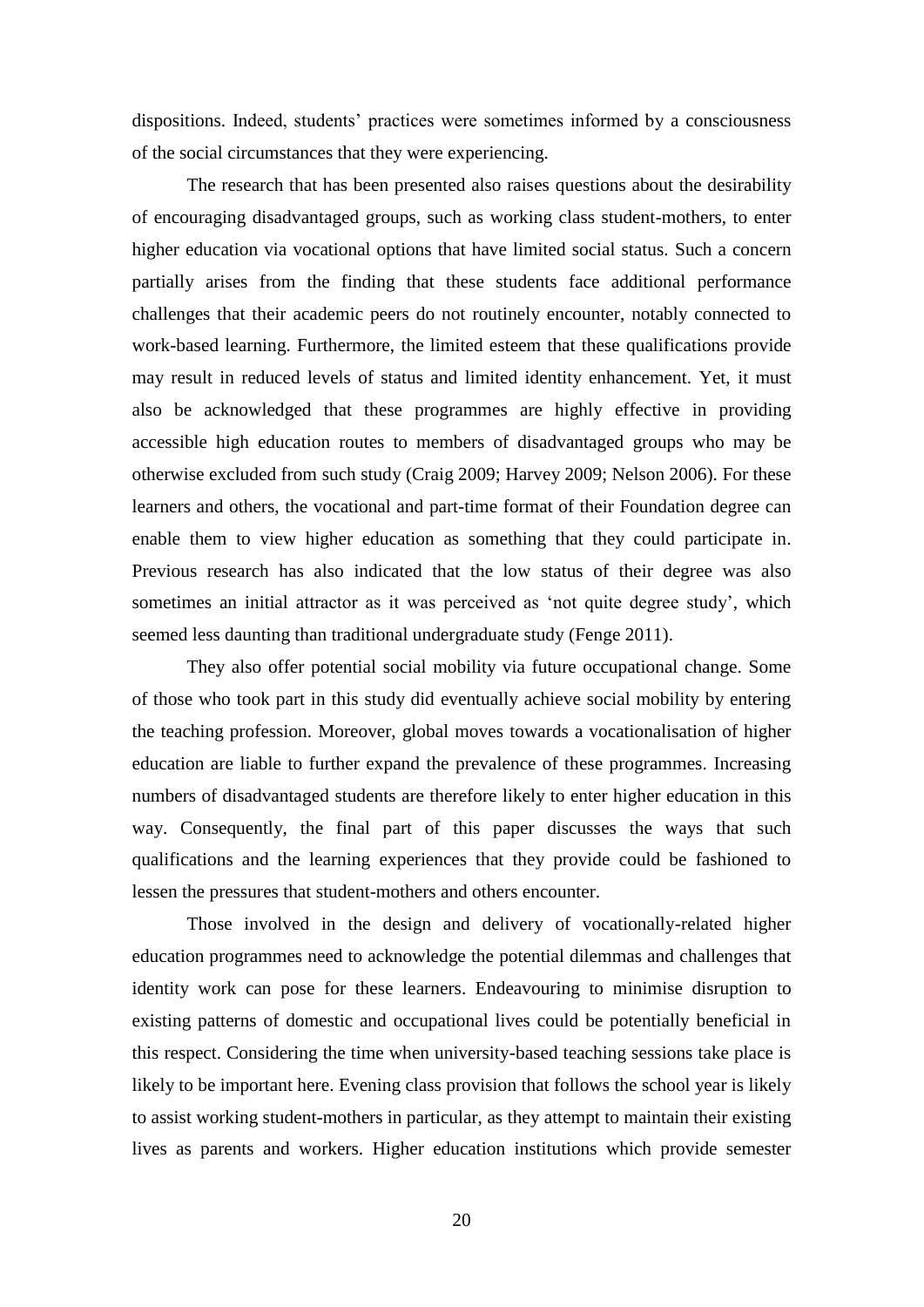based teaching need to offer an alternative termly format if they are to successfully engage with such learners. Class start times also need to allow parental and employment obligations to be fulfilled and identities to be performed.

One possible way to further reduce pressures for such students is to provide teaching sessions off-site nearer to the home residences. Workplace settings, closer to students' homes could be used for this purpose. However, although initially seeming to be attractive, such a strategy may be problematic. For some students, offering provision in a workplace setting could further exacerbate the identity dilemmas that they face when undertaking work-based learning. Providing formal teaching sessions at local further education colleges (FECs) is another alternative option to university-based study that has the potential to provide provision that is geographically closer to many students' homes. Such a strategy could to a small degree reduce the time pressures that some students experience as they balance the commitments of work and study. Indeed, large numbers of Foundation degree students already learn within these settings (HESA, 2014). Creasy (2013, 38) is highly critical of such provision and claims that further education colleges are 'HE-lite'. He claims that higher education students in further education colleges do not experience an authentic higher education experience culture where research and scholarship are to the fore.

The programme design of Foundation degrees should also be undertaken with an awareness that occupational groups who are low in status are unlikely to be released from their workplace duties to engage with learning. There must be a recognition that these students encounter significant constraints that flow from their workplace positions and social identities. Requirements for work-based learning therefore need to be carefully crafted to allow for these restrictions. It would, for example, be beneficial to avoid work-based learning activities that require students and their workplace colleagues to give up considerable amounts of time. There could also be increased communication between HEIs and employers, in order to solicit greater understanding of student needs. Finally, whether sub-degree qualifications should carry the title of 'Foundation' is also debatable. The research presented here suggests that for some students, such terminology devalues their educational experiences and the consequent sense of self that they gain from engaging in higher education.

#### **Conclusion**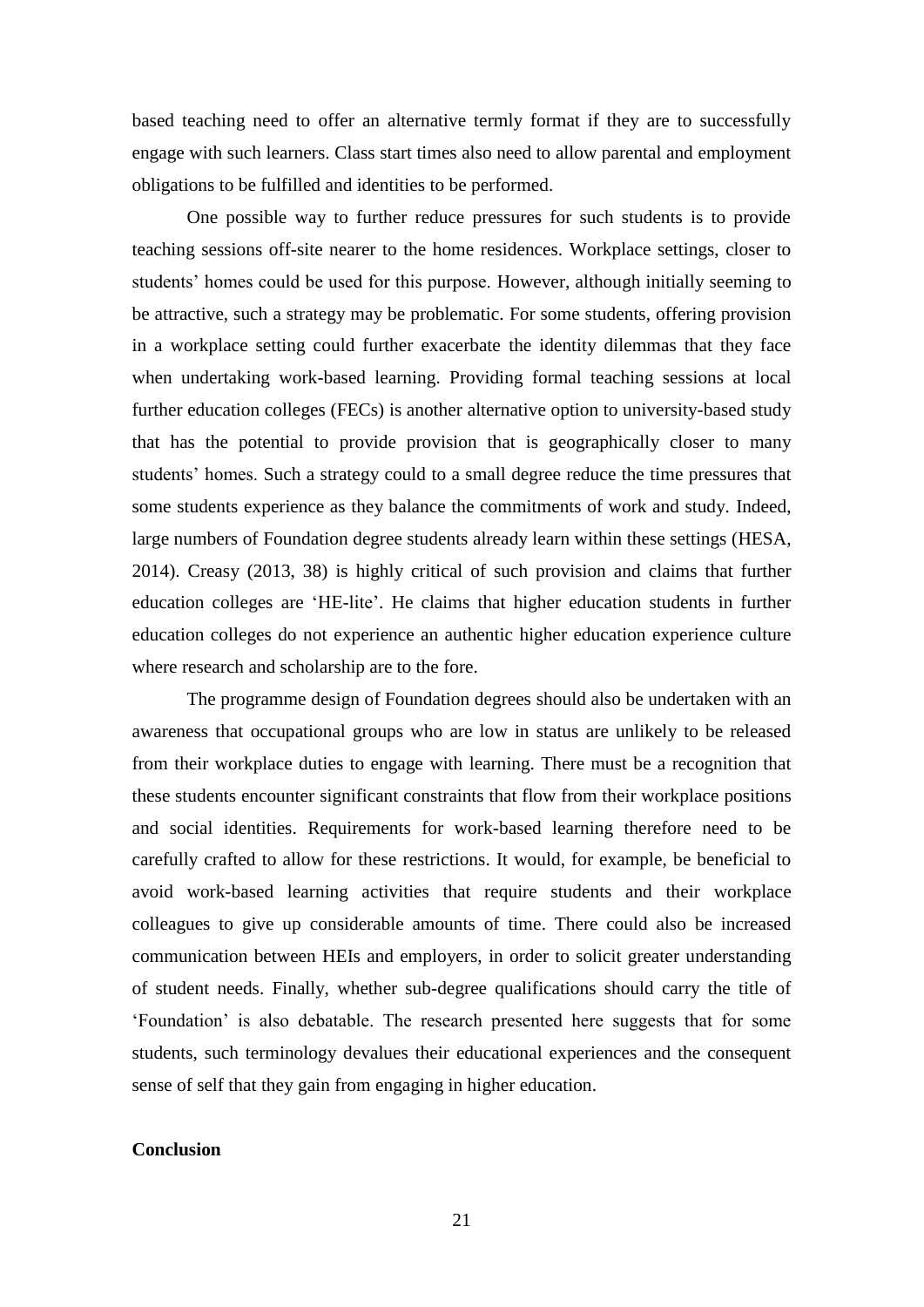This paper aims to enrich understanding of the differentiated experiences that can exist as different groups of learners engage in vocationally-related higher education by providing situated accounts of the lived experiences of student-mothers who are involved in Foundation degree learning. In doing so, it addresses some of the oversights and limitations of previous research. The relative omission of scholarship on studentmothers' experiences of low status vocationally-related higher education, when compared to other social groups in the student body, may to some extent reflect the gendered and classed biases of the research community.

The paper has outlined how students who had participated in Foundation degree study often provided accounts of their experiences which highlighted the importance of identity work. The management of identities that they held in their homes, higher education and the workplace are documented as having led to specific identity work practices. It has been suggested that Goffman's (1963) concepts of identity management, disidentifiers and stigma when combined with Bourdieu's (1977, 1984, 1990, 1992) concept of habitus, field and social reproduction can be utilised to theorise about why and how such mature students experience vocational higher education. Student-mothers undertaking Foundation degree study were found to experience particular challenges in terms of avoiding stigmatisation. Often this situation was presented as having led to them undertaking a triple shift of identity work. The desirability of encouraging student-mothers, and other excluded groups, to enter higher education via low status vocationally-related routes is problematised, although it is recognised that they can increase access to higher education and offer the possibility of limited social mobility. As the growth of vocationalised higher education is liable to continue and consequently attract such socially disadvantaged student-mothers, the possible ways that such provision might be structured to improve equity and access are considered. It is, however, acknowledged that even if these changes were to be implemented, learners on these programmes will continue to be subjected to significant inequalities.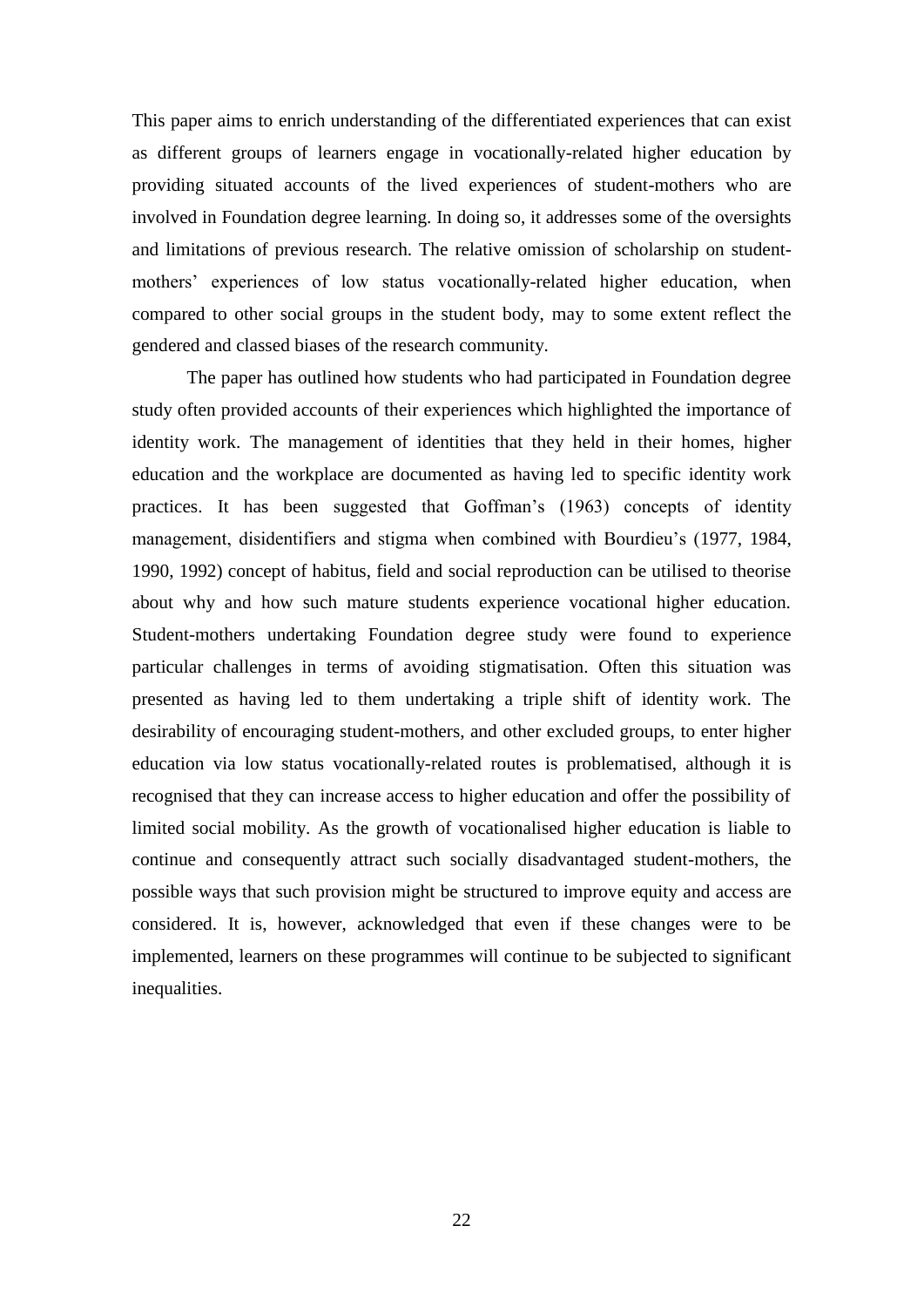Word count 7,310

#### **References**

- Aggleton, P. 1987. *Rebels without a cause*. London: Falmer Press.
- Barkham, J. 2008. "Suitable work for women? Roles, relationships and changing identities of 'other adults' in the early years classroom." *British Educational Research Journal* 34 (6): 839-53.
- Ball, S. 1981. *Beechside Comprehensive*. Cambridge: Cambridge University Press.
- Bedford, D., G. Goddard, F. Obadan, and P. Mowat. (2006). "How gaining Higher Level Teaching Assistant status impacts on the teacher assistant's role in English school." *Management in Education* 20 (1): 6–10.
- Bhatti, G. 2012. "Ethnographic and representational styles." In *Research Methods & Methodologies in Education*, edited by J. Aurthur, M. Waring, R. Coe and L.V. Hedges, 80-3. London: Sage.
- Billett, S. 2014. "The standing of vocational education: Sources of its societal esteem and implications for its enactment." *Journal of Vocational Education & Training* 66 (1): 1-21.
- Bourdieu, P., and J.C. Passeron. 1977. *Reproduction in Education, Society and Culture*. London: Sage.
- Bourdieu, P. 1984*. Distinction: A Social Critique of the Judgement of Taste*. London: Routledge.
- Bourdieu, P. 1990. *The logic of practice*. New York: Stanford University Press.
- Bourdieu, P., and L. Wacquant. 1992. *An Invitation to Reflexive Sociology*. Chicago: University of Chicago Press.
- Boyatzis, R.E. 1998. *Transforming qualitative information: Thematic analysis and code development.* London: Sage.
- British Educational Research Association (BERA). 2004. *Revised guidelines for educational research*. Accessed 30 October, 2008 from https://www.bera.ac.uk/wp-content/uploads/2014/02/ethica1.pdf
- Brooks, R. 2012. "Negotiating time and space for study: Student-parents and familial relationships." *Sociology* 47 (3): 443-459.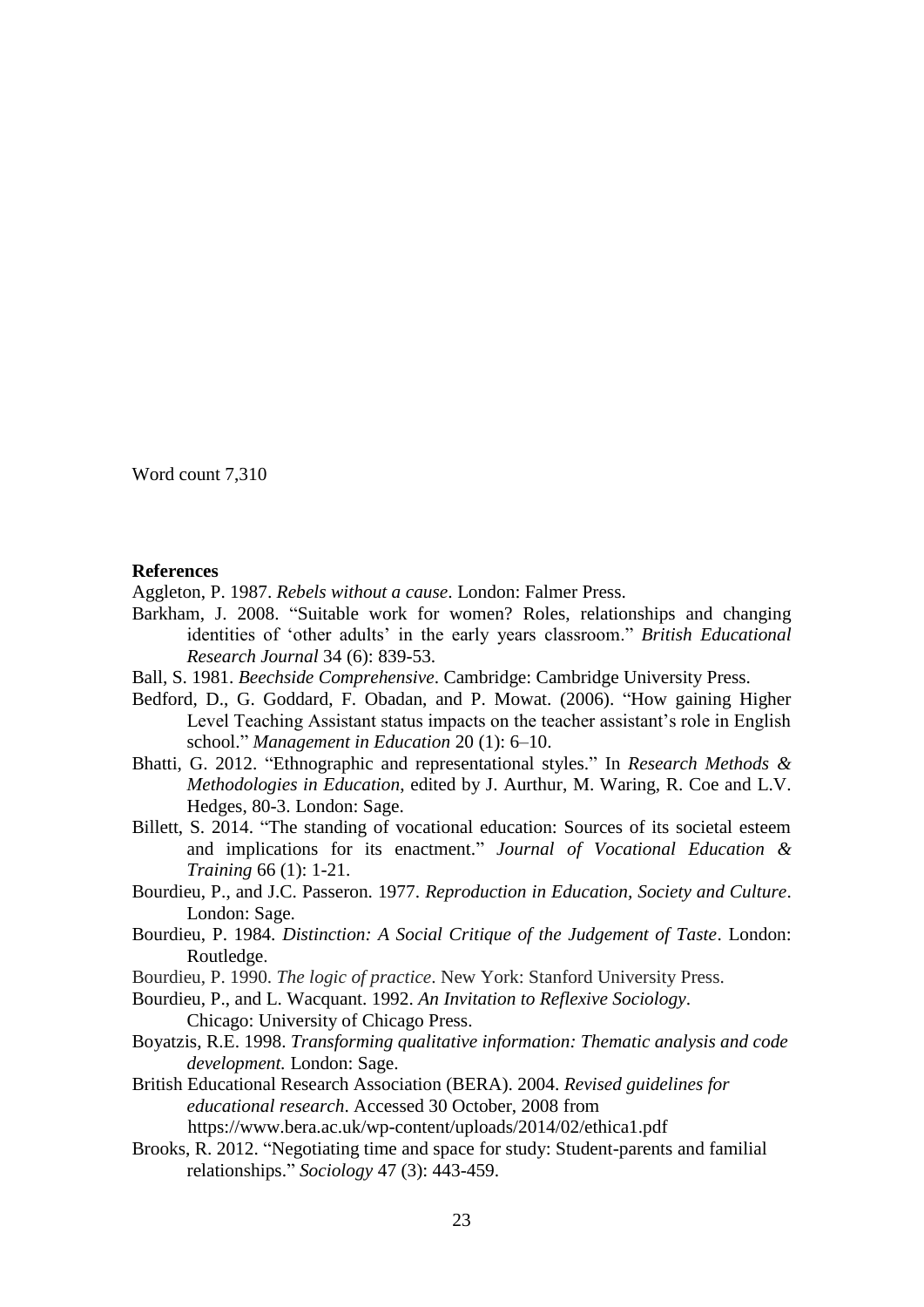- Brooks, R. 2015. "International students with dependent children: the reproduction of gender norms" *British Journal of Sociology of Education* 36 (2): 195-214.
- Brooks, R., K. Te Riele and M. Maguire. 2014. *Ethics and Education Research*. London: Sage.
- Bryant, C.D. 2014. *Deviant behaviour: Readings in the sociology of norm violations*. London: Taylor and Francis.
- Callender, C. 2008. "The impact of term-time employment on higher education students' academic attainment and achievement." *Journal of Education Policy* 23 (4): 359-377.
- Clarke, M., M. Michell, and N. Ellis. 2016. "Dialectics of development: Teacher identity formation in the interplay of ideal ego and ego ideal." Unpublished paper.
- Craig, J. 2009. "New ways of being public: The experience of foundation degrees." *Journal of Further and Higher Education* 33 (1): 23–31.
- Creasy, R. 2013. "HE lite: exploring the problematic position of HE in FECs." *Journal of Further and Higher education* 37 (1): 38-53.
- Department for Education (DfE). 2014. *School Workforce in England: November 2014*. London: Department for Education. Accessed January 24, 2015 from https://www.gov.uk/government/uploads/system/uploads/attachment\_data/file/3 02023/School\_Workforce\_2013\_SFR\_Final.pdf
- Doyle, M. 2003. "Discourses of Employability and Empowerment: Foundation Degrees and 'Third Way' discursive repertoires." *Discourse: Studies in the Cultural Politics of Education* 24 (3): 275-288.
- Dunne, L., G. Goddard and C. Woolhouse. 2008a. "Teaching assistants' perceptions of their professional role and their experiences of doing a Foundation Degree." *Improving Schools* 11 (3): 239-249.
- Dunne, L., G. Goddard and C. Woolhouse. 2008b. "Mapping the changes: A critical exploration into the career trajectories of teaching assistants who undertake a Foundation degree." *Journal of Vocational Education and Training* 60 (1): 49- 59.
- Edmond, N., and M. Hayler. 2013. "On either side of the teacher: Perspectives on professionalism in education." *Journal of Education for Teaching* 39 (2): 209- 221.
- Fleckenstein, T., and S.C. Lee. 2016. "Youth Unemployment, Post-Industrialisation, and Economic Crisis: Comparing Vocational Education and Training Policy in England, Germany, and South Korea." *Third ISA Forum of Sociology*, Vienna Austria, July 10-14.
- Fenge, L.A. .2011. "A second chance at learning but it's not quite higher education: Experience of a foundation degree." *Journal of Further and Higher Education* 35 (3): 375-390.
- Gandhi, M.M. 2013. "Vocationalisation of Higher Education: Key issues, options and strategies. *International Journal of Innovative Research and Development* 2 (8): 62-68.
- Goffman, E. 1959. *The Presentation of Self in Everyday Life*. New York: Anchor.
- Goffman, E. 1963. *Stigma: Notes on the management of spoiled identity*. New Jersey: Prentice-Hall Inc.
- Gibbs, P.T. 2000. "Isn't higher education employability?" *Journal of Vocational Education and Training* 52 (4): 559-571.
- Gibbs, P.T. 2002. "Who Deserves Foundation Degrees?" *Journal of Further and Higher Education* 26 (3): 197-206.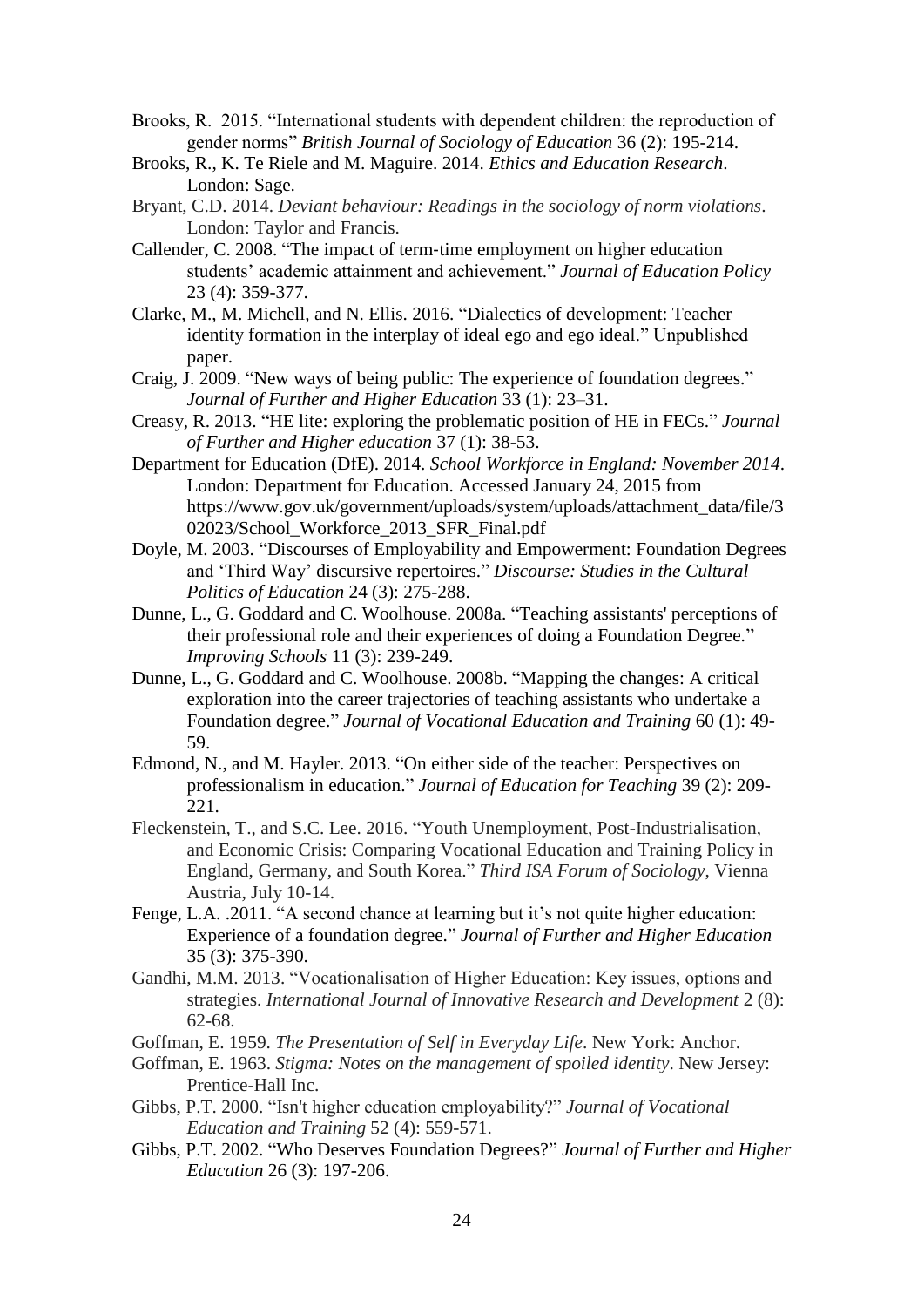- Graf, L. 2013. *The hybridization of vocational training and higher education in Austria, Germany, and Switzerland*. Leverkusen: Budrich UniPress.
- Graf, L. 2015. Developing Advanced Work-Based Higher Education: What Germany and the US Can Learn from Each Other. *American Institute for Contemporary German Studies*. Accessed June 20, 2011, from [http://www.aicgs.org/publication/developing-advanced-work-based-higher](http://www.aicgs.org/publication/developing-advanced-work-based-higher-education/)[education/](http://www.aicgs.org/publication/developing-advanced-work-based-higher-education/)
- Harvey, L. 2009. *Review of research literature focussed on foundation degrees*. Lichfield: Foundation Degree Forward.
- Hasanefendic, S., M. Heitor and H. Horta. 2016. "Training students for new jobs: The role of technical and vocational higher education and implications for science policy in Portugal." *Technological Forecasting and Social Change.* Ahead of print.
- HEFCE. 2010. *Foundation degrees: Key statistics 2001-2 to 2009-10*. London: HEFCE. Accessed June 20, 2011, from

http://www.hefce.ac.uk/media/hefce/content/pubs/2010/201012/10\_12.pdf

- HESA. 2014. "Higher education student enrolments and qualifications obtained at higher education institutions in the United Kingdom for the academic year 2012/13." *Statistical First Release 197 - Student Enrolments and Qualifications*. Assessed January 4, 2015, from<https://www.hesa.ac.uk/sfr197>
- Houssart, J. 2013. "Give me a lesson and I'll deliver it: Teaching Assistants' experiences of leading primary mathematics lessons in England." *Cambridge Journal of Education* 43 (1): 1-16.
- House of Commons. 2014. "Written answers to questions." *Daily Hansard*, 19 Jun 2014**,** C661W. Accessed January 4, 2015, from http://www.publications.parliament.uk/pa/cm201415/cmhansrd/cm140619/text/1 40619w0001.htm#140619w0001.htm\_wqn64
- Jacob, M., and H. Solga H. 2015. "Germany's Vocational Education and Training System in Transformation: Changes in the Participation of Low-and High-Achieving Youth Over Time." *European Sociological Review* 31 (2): 161-171.
- Lammy, D. 2009. "Foreword." *One in eight: The voice of higher education students in FE Colleges* 5. Accessed August 8, 2014, from

http://www.157group.co.uk/files/one\_in\_eight2.pdf.

- Lamoure, J., and J.L. Rontopoulou. 1992. "The vocationalisation of higher education in France: continuity and change." *European Journal of Education* 27 (1/2): 45-55.
- Lawler, S. 2014. *Identity: Sociological perspectives*. Cambridge: Polity Press.
- Lynch, K.D. 2008. "Gender roles and the American academe: A case study of graduate student mothers." *Gender and Education* 20 (6): 585-605.
- Lyonette, C., G. Atfield, H. Behle, and L. Gambin. 2015. *Tracking student mothers' higher education participation and early career outcomes over time: Initial choices and aspirations, HE experiences and career destinations.* London: Nuffield Foundation.
- Martinez, J.A., K.J. Sher, J.L. Krull, and P.K. Wood. 2009. "Blue-collar scholars?: Mediators and moderators of university attrition in first-generation college students." *Journal of College Student Development* 50 (1): 87.
- Mead, G.H.M., and H. Mind. 1934. *Self and Society*. Chicago: University of Chicago.
- Merrill, B. 1999. *Gender, Change and Identity: Mature Women Students in Universities*. Brookfield: Ashgate Publishing Company.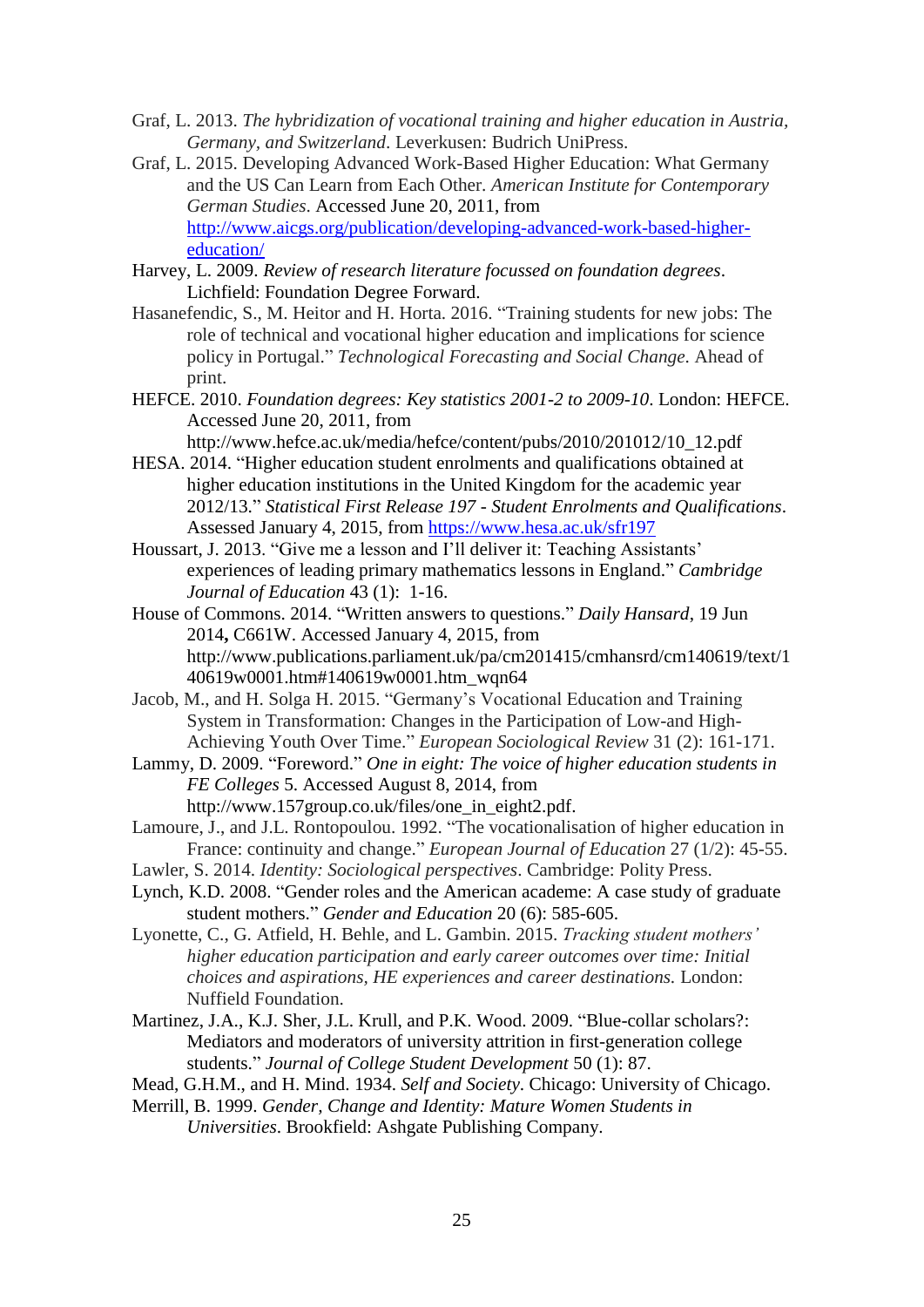- Merrill, B. 2015. "Determined to stay or determined to leave? A tale of learner identities, biographies and adult students in higher education." *Studies in Higher Education 40* (10): 1859-1871.
- Morgan, J. 2015. "Foundation degree to honours degree: The transition experiences of students on an early years programme." *Journal of Further and Higher Education* 39 (1): 108-126.
- Moreau, M.P., and C. Kerner. 2012. *Supporting Student Parents in Higher Education: A policy analysis*. London: Nuffield.
- Morris, T.M. 2010. "Is it worth it? An examination of how teaching assistants experience and perceive their Foundation degree study." *Journal of Vocational Education & Training* 62 (4): 481-494.
- Nelson, A. 2006. "Provision and participation: Using quantitative research to explore foundation degree provision." *Researching foundation degrees: Linking research and practice* edited by P. Beeney, 45-73. London: Foundation Degree Forward.
- Ooms, A., L.M. Burke, D.J. Marks-Maran, M. Webb and D. Cooper. 2012. "Students' perceptions of foundation degrees." *Journal of Further and Higher Education* 36 (3): 403-421.
- Parry, G. 2006. "Policy-participation trajectories in English higher education." *Higher Education Quarterly* 60 (4): 392–412.
- Parry, G. 2015. "English higher education and its vocational zones." *Research in Comparative and International Education* 10 (4): 493-509.
- Radford, J., P. Bosanquet, R. Webster, P. Blatchford and C. Rubie-Davies. 2014. "Fostering learner independence through heuristic scaffolding: A valuable role for teaching assistants." *International Journal of Educational Research* 63 (1): 116-126.
- Reay, D. 2003. "A Risky Business? Mature Working-class Women Students and Access to Higher Education." *Gender and Education* 15 (3): 301-317.
- Reay, D., G. Crozier and J. Clayton. 2010. "Fitting in or standing out: Working class students in UK higher education." *British Educational Research Journal* 36 (1): 107-24.
- Richie, J., J. Lewis, G. Elam, R. Tennant and N. Rahim. 2014. "Designing and selecting samples." In *Qualitative Search Practice: A guide for social science students and researchers* edited by J. Richie, J. Lewis, C. McNaughton Nicholls and R. Ormston, 111-146*.* London: SAGE.
- Robinson, D. 2012. "Higher education in further education: Student perceptions of the value of foundation degree qualifications." *Research in Post-compulsory Education* 17 (4): 453-469.
- Simm, D., A. Marvell, R. Schaaf and H. Winlow. 2012. "Foundation degrees in geography and tourism: A critical reflection on student experiences and the implications for undergraduate degree courses." *Journal of Geography in Higher Education* 36 (4): 563-583.
- Snow, D.A., and L. Anderson. 1987. "Identity work among the homeless: The verbal construction and avowal of personal identities." *American Journal of Sociology* 92 (6): 1336-1371.
- Stich, A. E. 2012. *Access to inequality: Reconsidering class, knowledge, and capital in higher education*. London: Lexington Books.
- Stone, C. 2008. "Listening to individual voices and stories the mature-age student experience." *Australian Journal of Adult Learning* 48 (2): 263-290.